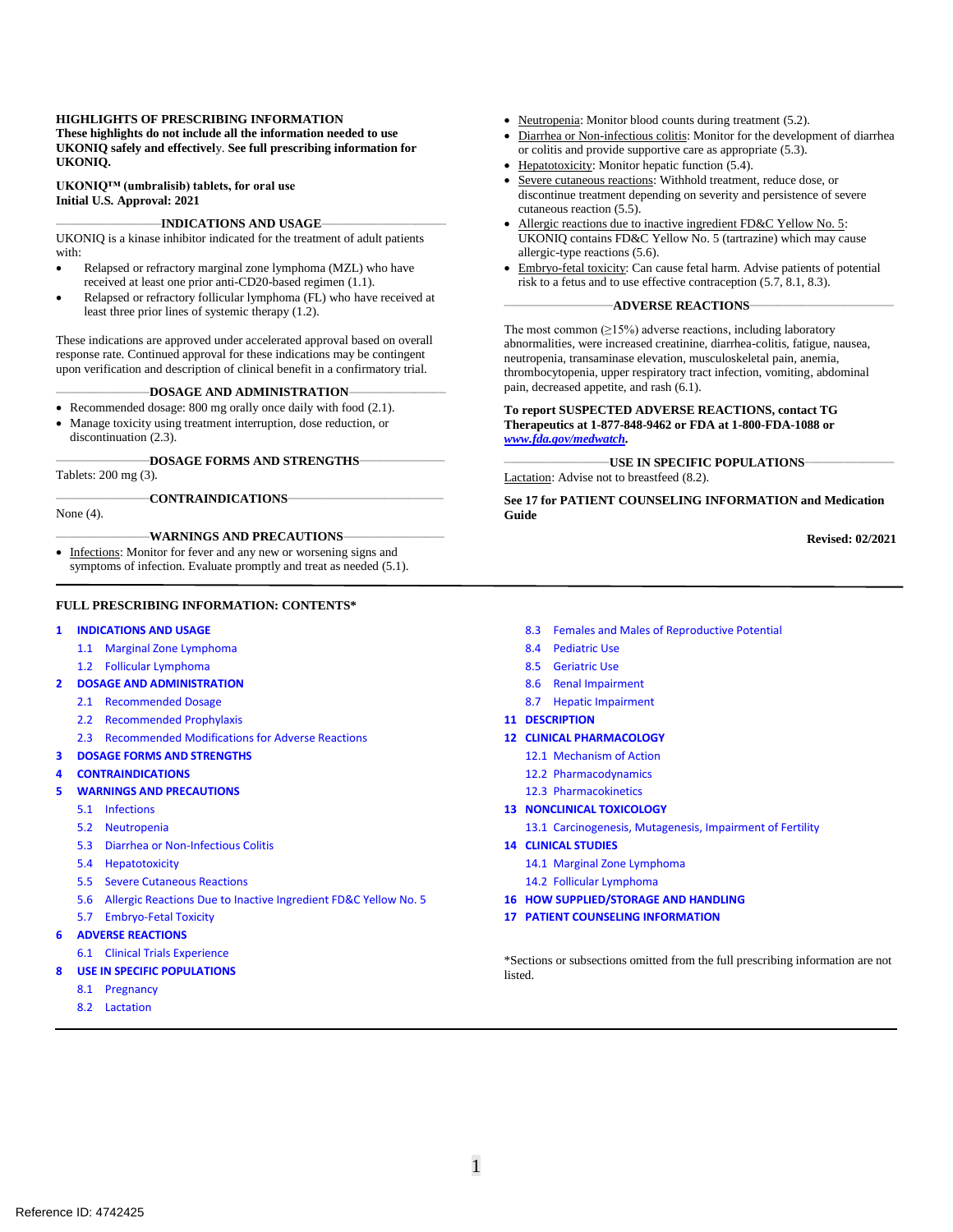## **FULL PRESCRIBING INFORMATION**

# **1 INDICATIONS AND USAGE**

## **1.1 Marginal Zone Lymphoma**

UKONIQ is indicated for the treatment of adult patients with relapsed or refractory marginal zone lymphoma (MZL) who have received at least one prior anti-CD20-based regimen.

This indication is approved under accelerated approval based on overall response rate *[see Clinical Studies (14.1)]*. Continued approval for this indication may be contingent upon verification and description of clinical benefit in a confirmatory trial(s).

## **1.2 Follicular Lymphoma**

UKONIQ is indicated for the treatment of adult patients with relapsed or refractory follicular lymphoma (FL) who have received at least three prior lines of systemic therapy.

This indication is approved under accelerated approval based on overall response rate *[see Clinical Studies (14.2)]*. Continued approval for this indication may be contingent upon verification and description of clinical benefit in a confirmatory trial(s).

# **2 DOSAGE AND ADMINISTRATION**

### **2.1 Recommended Dosage**

The recommended dosage of UKONIQ is 800 mg taken orally once daily with food *[see Clinical Pharmacology (12.3)]* until disease progression or unacceptable toxicity.

Advise patients of the following:

- Swallow tablets whole. Do not crush, break, cut, or chew tablets.
- Take UKONIO at the same time each day.
- If vomiting occurs, do not take an additional dose; continue with the next scheduled dose.
- If a dose is missed, take a missed dose unless it is less than 12 hours until the next scheduled dose.

## **2.2 Recommended Prophylaxis**

Provide prophylaxis for *Pneumocystis jirovecii* pneumonia (PJP) during treatment with UKONIQ *[see Warnings and Precautions (5.1)].*

Consider prophylactic antivirals during treatment with UKONIQ to prevent cytomegalovirus (CMV) infection, including CMV reactivation *[see Warnings and Precautions (5.1)].*

### **2.3 Dosage Modifications for Adverse Reactions**

Recommended dosage modifications of UKONIQ for adverse reactions are presented in Table 1 and the recommended dose reductions of UKONIQ for adverse reactions are presented in Table 2.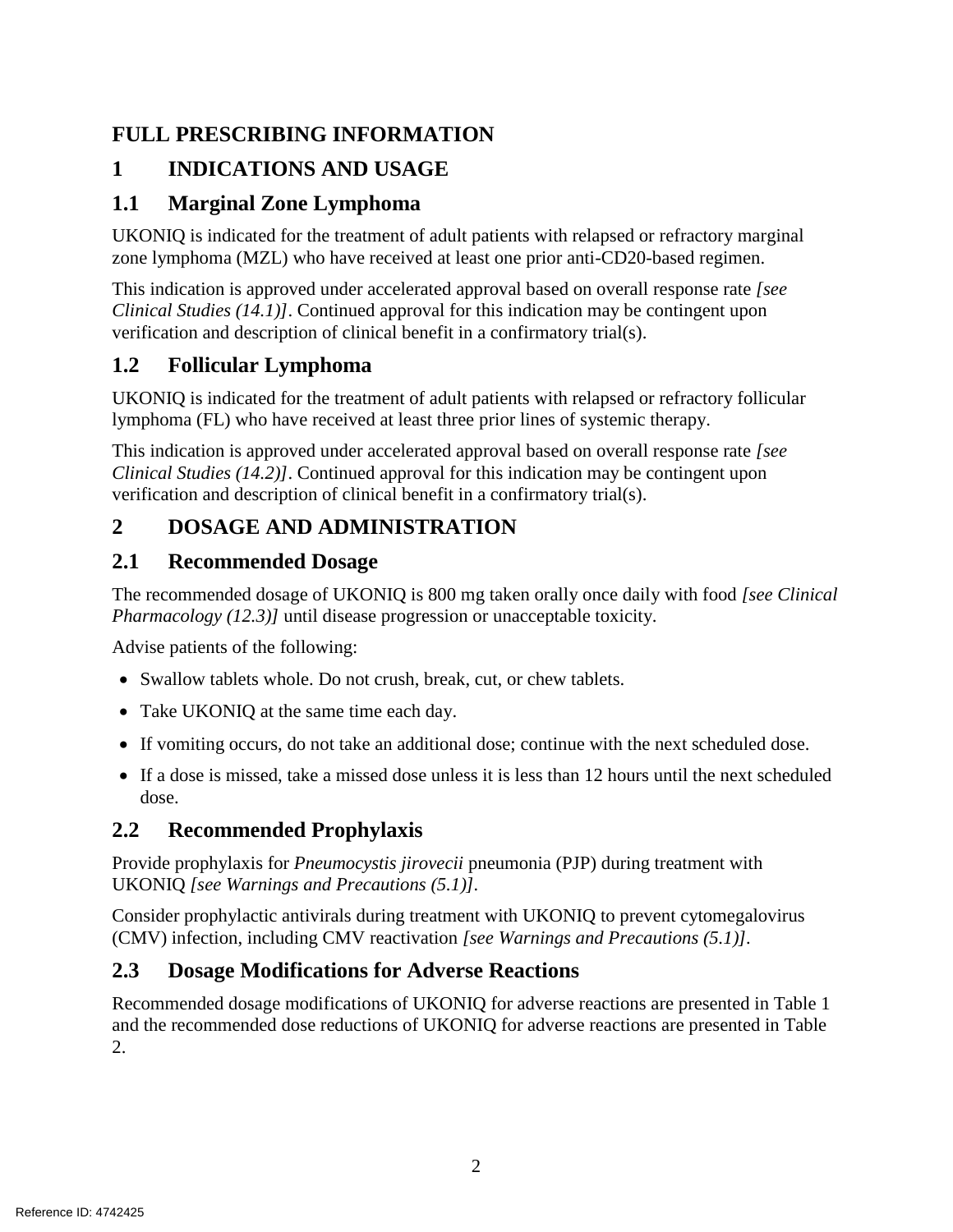| <b>Adverse Reactions</b>                                                                   | <b>Severity</b> <sup>a</sup>                                                                                                       | <b>Dosage Modification</b>                                                                                                                                                                                                                      |  |
|--------------------------------------------------------------------------------------------|------------------------------------------------------------------------------------------------------------------------------------|-------------------------------------------------------------------------------------------------------------------------------------------------------------------------------------------------------------------------------------------------|--|
| <b>Hematologic Adverse Reactions</b>                                                       |                                                                                                                                    |                                                                                                                                                                                                                                                 |  |
| Neutropenia<br>[see Warnings and<br>Precautions (5.2)]                                     | ANC 0.5 to $1 \times 10^9$ /L                                                                                                      | Maintain UKONIQ.<br>$\bullet$<br>If ANC 0.5 to $1 \times 10^9$ /L recurs or is<br>$\bullet$<br>persistent, then withhold UKONIQ until<br>ANC $1 \times 10^9$ /L or greater, then resume<br>at same dose.                                        |  |
|                                                                                            | ANC less than $0.5 \times 10^9$ /L                                                                                                 | Withhold UKONIQ until ANC 0.5 $\times$<br>$\bullet$<br>$10^9$ /L or greater, then resume at same<br>dose.<br>If recurrence, then resume at reduced<br>$\bullet$<br>dose.                                                                        |  |
| Thrombocytopenia<br>[see Adverse Reactions<br>(6.1)                                        | Platelet count 25 to less than 50 $\times$<br>$10^9$ /L with bleeding<br><b>OR</b><br>Platelet count less than $25 \times 10^9$ /L | Withhold UKONIQ until platelet count<br>$\bullet$<br>$25 \times 10^9$ /L or greater and resolution of<br>bleeding (if applicable), then resume at<br>same dose.<br>If recurrence, withhold until resolution<br>and then resume at reduced dose. |  |
| <b>Nonhematologic Adverse Reactions</b>                                                    |                                                                                                                                    |                                                                                                                                                                                                                                                 |  |
| Infection, including<br>opportunistic infection<br>[see Warnings and<br>Precautions (5.1)] | Grade 3 or 4                                                                                                                       | Withhold UKONIQ until resolved, then<br>resume at same or reduced dose.                                                                                                                                                                         |  |
|                                                                                            | PJP                                                                                                                                | For suspected PJP, withhold UKONIQ<br>$\bullet$<br>until evaluated.<br>For confirmed PJP, discontinue<br>$\bullet$<br>UKONIQ.                                                                                                                   |  |
|                                                                                            | CMV infection or viremia                                                                                                           | Withhold UKONIQ until infection or viremia<br>resolves, then resume at same or reduced<br>dose.                                                                                                                                                 |  |
| <b>ALT</b> or AST Elevation<br>[see Warnings and<br>Precautions (5.4)]                     | AST or ALT greater than 5 to less<br>than 20 times ULN                                                                             | Withhold UKONIQ until return to less than 3<br>times ULN, then resume at reduced dose.                                                                                                                                                          |  |
|                                                                                            | AST or ALT greater than 20 times<br><b>ULN</b>                                                                                     | Discontinue UKONIQ.                                                                                                                                                                                                                             |  |
| Diarrhea or Non-<br>infectious Colitis<br>[see Warnings and<br>Precautions (5.3)]          | Mild or moderate diarrhea (up to 6<br>stools per day over baseline)<br><b>OR</b><br>Asymptomatic (Grade 1) colitis                 | If persistent, withhold UKONIQ until<br>$\bullet$<br>resolved, then resume at same or<br>reduced dose.<br>If recurrence, withhold until resolution<br>$\bullet$<br>and then resume at reduced dose.                                             |  |

**Table 1: Recommended Dosage Modifications of UKONIQ for Adverse Reactions**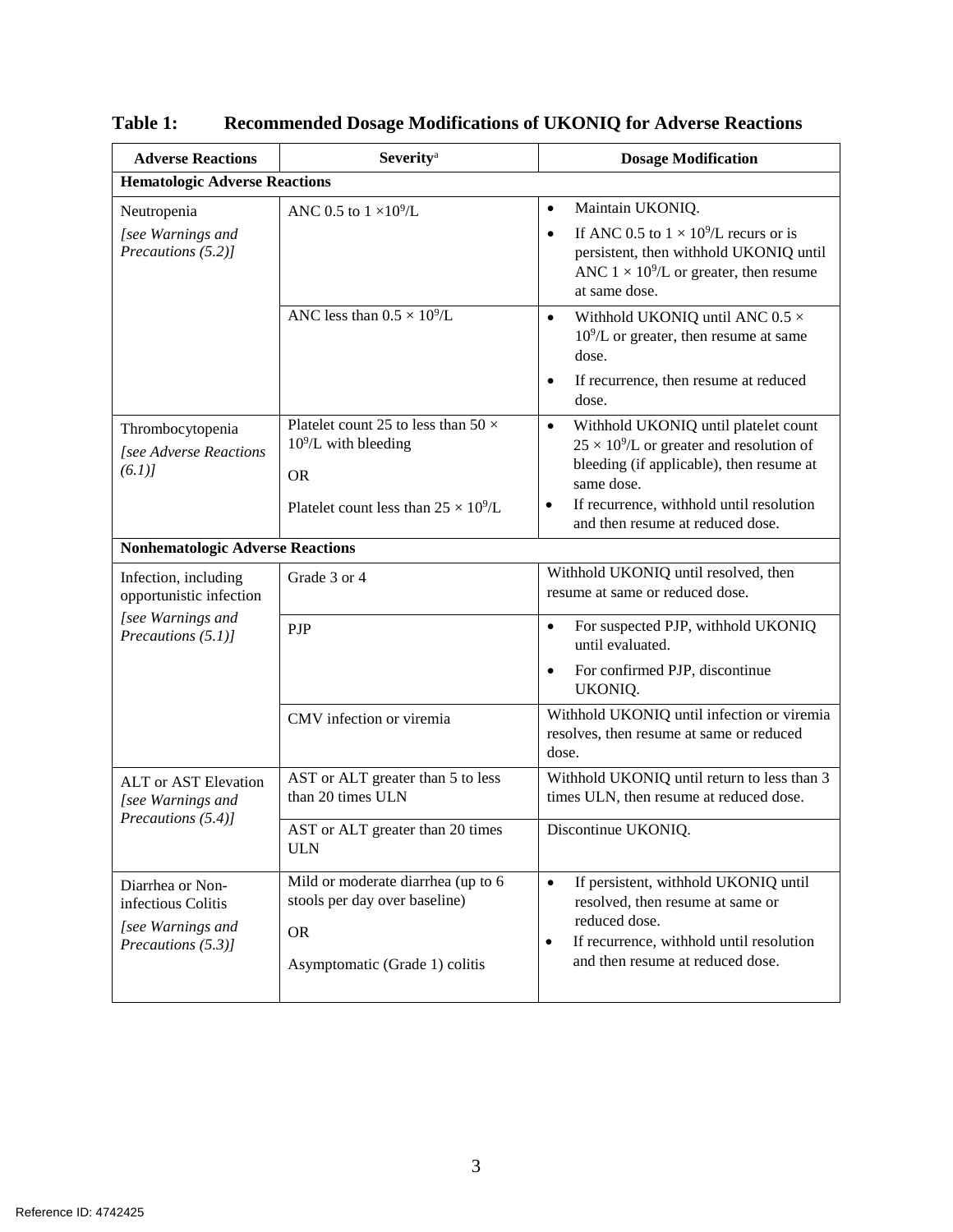| <b>Adverse Reactions</b>                                                        | <b>Severity</b> <sup>a</sup>                                                                                                                                               | <b>Dosage Modification</b>                                                                                                                                                 |
|---------------------------------------------------------------------------------|----------------------------------------------------------------------------------------------------------------------------------------------------------------------------|----------------------------------------------------------------------------------------------------------------------------------------------------------------------------|
|                                                                                 | Severe diarrhea (greater than 6 stools<br>per day over baseline)<br><b>OR</b><br>Abdominal pain, stool with mucus or<br>blood, change in bowel habits,<br>peritoneal signs | Withhold UKONIQ until resolved, then<br>$\bullet$<br>resume at reduced dose.<br>For recurrent severe diarrhea or recurrent<br>colitis of any grade, discontinue<br>UKONIQ. |
|                                                                                 | Life-threatening                                                                                                                                                           | Discontinue UKONIQ.                                                                                                                                                        |
| <b>Severe Cutaneous</b><br>Reactions [see<br>Warnings and<br>Precautions (5.5)] | Severe                                                                                                                                                                     | Withhold UKONIQ until resolved, then<br>$\bullet$<br>resume at reduced dose or discontinue.<br>If recurrence after re-challenge,<br>discontinue UKONIQ.                    |
|                                                                                 | Life-threatening                                                                                                                                                           | Discontinue UKONIQ.                                                                                                                                                        |
|                                                                                 | SJS, TEN, DRESS (any grade)                                                                                                                                                | Discontinue UKONIQ.                                                                                                                                                        |
| Other Adverse<br>Reactions [see Adverse<br>Reactions $(6.1)$ ]                  | Severe                                                                                                                                                                     | Withhold UKONIQ until resolved, then<br>resume at the same or reduced dose.                                                                                                |
|                                                                                 | Life-threatening                                                                                                                                                           | Discontinue UKONIQ.                                                                                                                                                        |

ALT, alanine aminotransferase; ANC, absolute neutrophil count; AST, aspartate aminotransferase; CMV, cytomegalovirus; PJP, *Pneumocystis jirovecii* pneumonia; ULN, upper limit of normal; SJS, Stevens-Johnson syndrome; TEN, toxic epidermal necrolysis; DRESS, drug reaction with eosinophilia and systemic symptoms.

<sup>a</sup>National Cancer Institute Common Terminology Criteria for Adverse Events version 4.03.

#### **Table 2: Recommended Dose Reductions of UKONIQ for Adverse Reactions**

| <b>Dose Reduction</b> | <b>Dosage</b>                                                                        |
|-----------------------|--------------------------------------------------------------------------------------|
| First                 | 600 mg orally daily                                                                  |
| Second                | 400 mg orally daily                                                                  |
| Subsequent            | Permanently discontinue UKONIQ in patients unable to tolerate<br>400 mg orally daily |

### **3 DOSAGE FORMS AND STRENGTH**

Tablets: 200 mg, green film-coated, oval-shaped with "L474" on one side and plain on the other side.

### **4 CONTRAINDICATIONS**

None.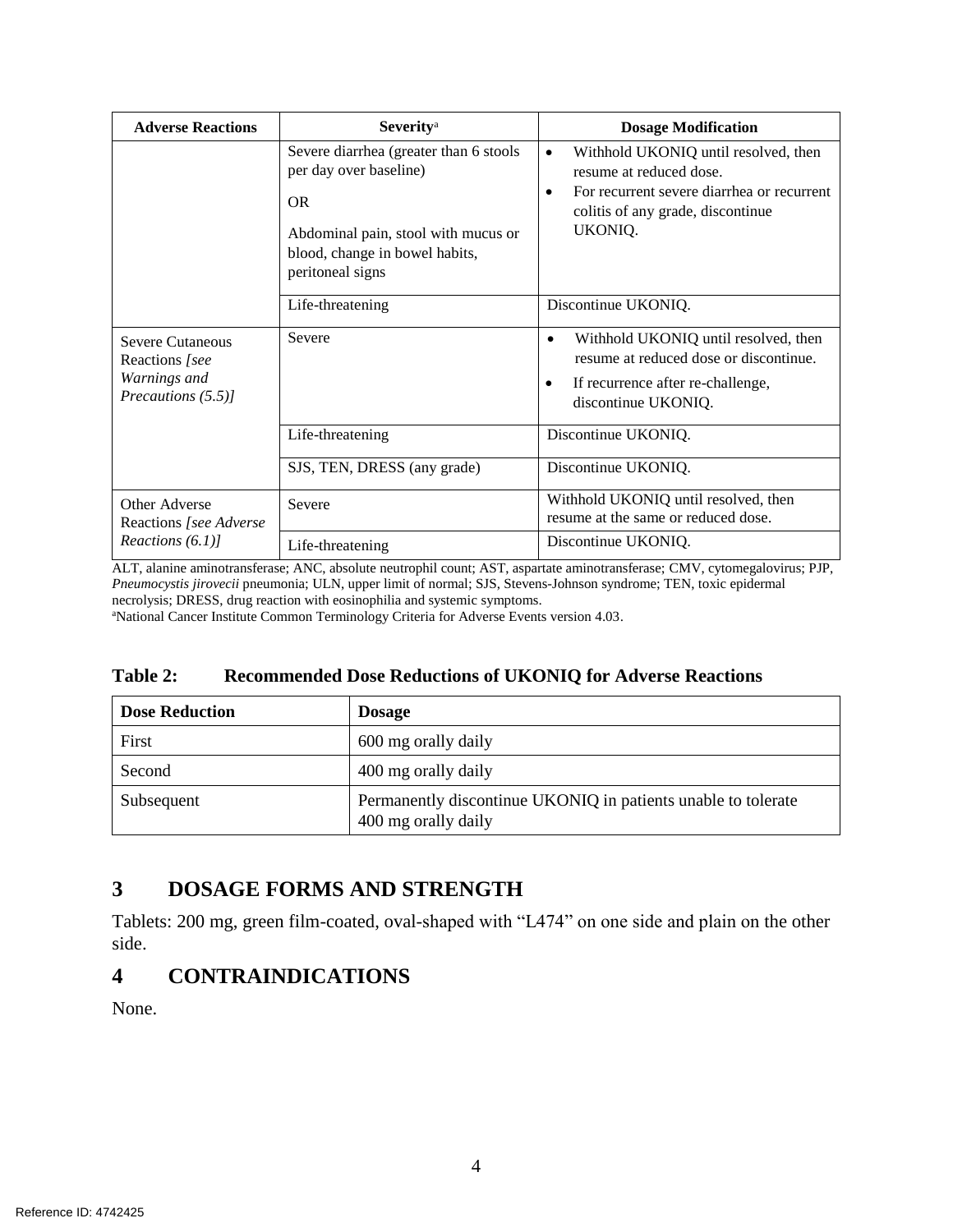# **5 WARNINGS AND PRECAUTIONS**

# **5.1 Infections**

Serious, including fatal, infections occurred in patients treated with UKONIQ. Grade 3 or higher infections occurred in 10% of 335 patients, with fatal infections occurring in <1%. The most frequent Grade ≥3 infections included pneumonia, sepsis, and urinary tract infection. The median time to onset of Grade ≥3 infection was 2.4 months (range: 1 day to 21 months) *[see Adverse Reactions (6.1)].*

Monitor for any new or worsening signs and symptoms of infection. For Grade 3 or 4 infection, withhold UKONIQ until infection has resolved. Resume UKONIQ at the same or a reduced dose *[see Dosage and Administration (2.3)].*

Provide prophylaxis for *Pneumocystis jirovecii* pneumonia (PJP) during treatment with UKONIQ *[see Dosage and Administration (2.2)]*. Withhold UKONIQ in patients with suspected PJP of any grade and permanently discontinue in patients with confirmed PJP *[see Dosage and Administration (2.2)]*.

Monitor for cytomegalovirus (CMV) infection during treatment with UKONIQ in patients with a history of CMV infection. Consider prophylactic antivirals during treatment with UKONIQ to prevent CMV infection, including CMV reactivation *[see Dosage and Administration (2.2)].* For clinical CMV infection or viremia, withhold UKONIQ until infection or viremia resolves. If UKONIQ is resumed, administer the same or reduced dose and monitor patients for CMV reactivation by PCR or antigen test at least monthly *[see Dosage and Administration (2.2)]*.

# **5.2 Neutropenia**

Serious neutropenia occurred in patients treated with UKONIQ. Grade 3 neutropenia developed in 9% of 335 patients and Grade 4 neutropenia developed in 9% *[see Adverse Reactions (6.1)].* The median time to onset of Grade 3 or 4 neutropenia was 45 days.

Monitor neutrophil counts at least every 2 weeks for the first 2 months of UKONIQ and at least weekly in patients with neutrophil counts  $<$  1  $\times$  10<sup>9</sup>/L (Grade 3-4). Consider supportive care as appropriate. Withhold, reduce dose, or discontinue UKONIQ depending on the severity and persistence of neutropenia *[see Dosage and Administration (2.3)].*

### **5.3 Diarrhea or Non-infectious Colitis**

Serious diarrhea or non-infectious colitis occurred in patients treated with UKONIQ. Any grade diarrhea or colitis occurred in 53% of 335 patients and Grade 3 occurred in 9% *[see Adverse Reactions (6.1)].* The median time to onset for any grade diarrhea or colitis was 1 month (range: 1 day to 23 months), with 75% of cases occurring by 2.9 months.

For patients with severe diarrhea (Grade 3, i.e., > 6 stools per day over baseline) or abdominal pain, stool with mucus or blood, change in bowel habits, or peritoneal signs, withhold UKONIQ until resolved and provide supportive care with antidiarrheals or enteric acting steroids as appropriate. Upon resolution, resume UKONIQ at a reduced dose. For recurrent Grade 3 diarrhea or recurrent colitis of any grade, discontinue UKONIQ. Discontinue UKONIQ for lifethreatening diarrhea or colitis *[see Dosage and Administration (2.3)].*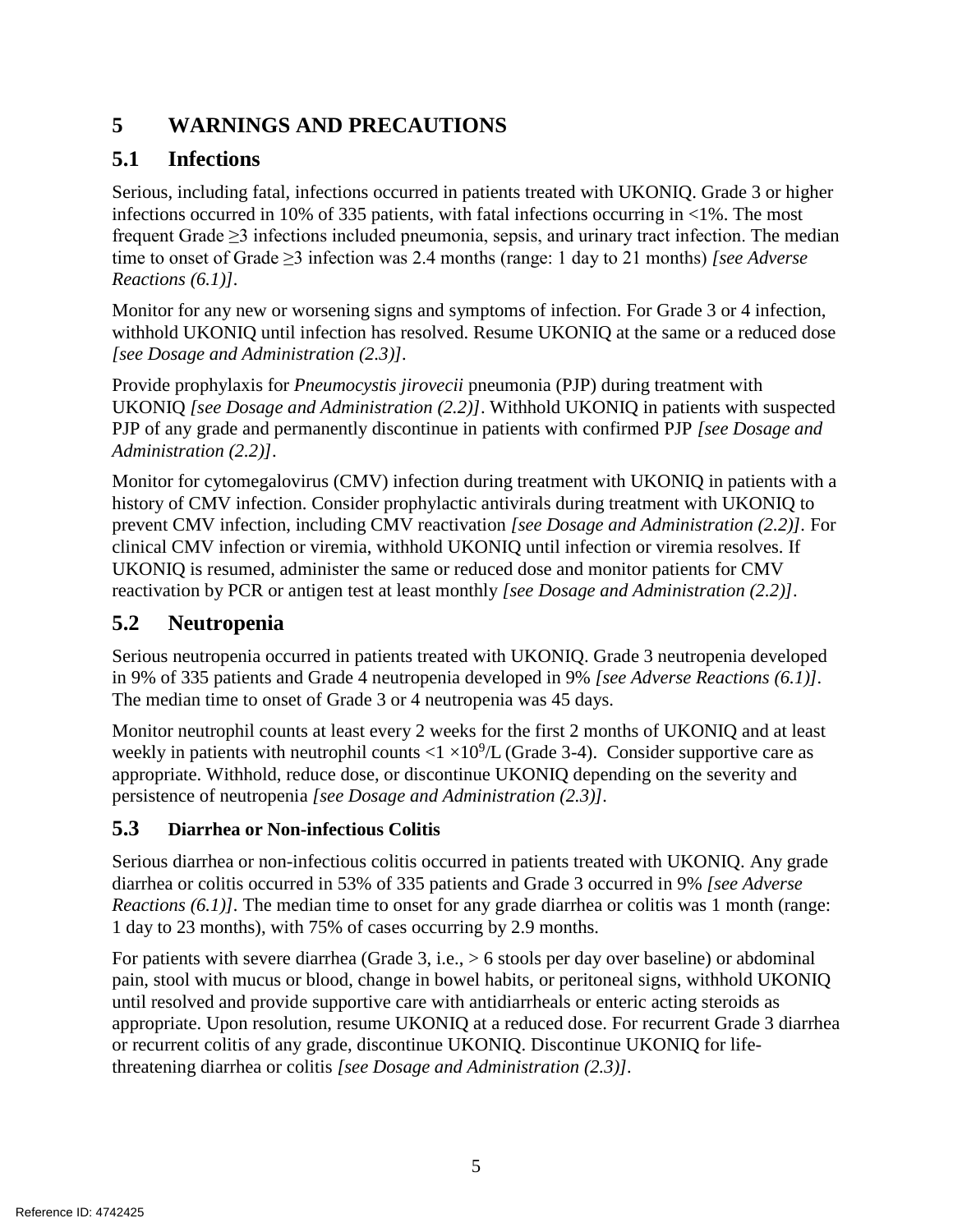# **5.4 Hepatotoxicity**

Serious hepatotoxicity occurred in patients treated with UKONIQ. Grade 3 and 4 transaminase elevations (ALT and/or AST) occurred in 8% and <1%, respectively, in 335 patients *[see Adverse Reactions (6.1)].* The median time to onset for Grade 3 or higher transaminase elevations was 2.2 months (range: 15 days to 4.7 months).

Monitor hepatic function at baseline and during treatment with UKONIQ. For ALT/AST greater than 5 to less than 20 times ULN, withhold UKONIQ until return to less than 3 times ULN, then resume at a reduced dose. For ALT/AST elevation greater than 20 times ULN, discontinue UKONIQ *[see Dosage and Administration (2.3)]*.

## **5.5 Severe Cutaneous Reactions**

Severe cutaneous reactions, including a fatal case of exfoliative dermatitis, occurred in patients treated with UKONIQ. Grade 3 cutaneous reactions occurred in 2% of 335 patients and included exfoliative dermatitis, erythema, and rash (primarily maculo-papular) *[see Adverse Reactions (6.1)]*. The median time to onset of Grade 3 or higher cutaneous reaction was 15 days (range: 9 days to 6.4 months).

Monitor patients for new or worsening cutaneous reactions. Review all concomitant medications and discontinue any potentially contributing medications. Withhold UKONIQ for severe (Grade 3) cutaneous reactions until resolution. Monitor at least weekly until resolved. Upon resolution, resume UKONIQ at a reduced dose. Discontinue UKONIQ if severe cutaneous reaction does not improve, worsens, or recurs. Discontinue UKONIQ for life-threatening cutaneous reactions or SJS, TEN, or DRESS of any grade *[see Dosage and Administration (2.3)].* Provide supportive care as appropriate.

## **5.6 Allergic Reactions Due to Inactive Ingredient FD&C Yellow No. 5**

UKONIQ contains FD&C Yellow No. 5 (tartrazine), which may cause allergic-type reactions (including bronchial asthma) in certain susceptible persons. Although the overall incidence of FD&C Yellow No. 5 (tartrazine) sensitivity in the general population is low, it is frequently seen in patients who also have aspirin hypersensitivity.

# **5.7 Embryo-Fetal Toxicity**

Based on findings in animals and its mechanism of action, UKONIQ can cause fetal harm when administered to a pregnant woman. In animal reproduction studies, administration of umbralisib to pregnant mice during the period of organogenesis caused adverse developmental outcomes including embryo-fetal mortality and fetal malformations at maternal exposures comparable to those in patients at the recommended dose of 800 mg. Advise pregnant women of the potential risk to a fetus. Advise females of reproductive potential and males with female partners of reproductive potential to use effective contraception during treatment and for one month after the last dose *[see Use in Specific Populations (8.1, 8.3)].*

# **6 ADVERSE REACTIONS**

The following clinically significant adverse reactions are described elsewhere in the labeling:

• Infections *[see Warnings and Precautions (5.1)]*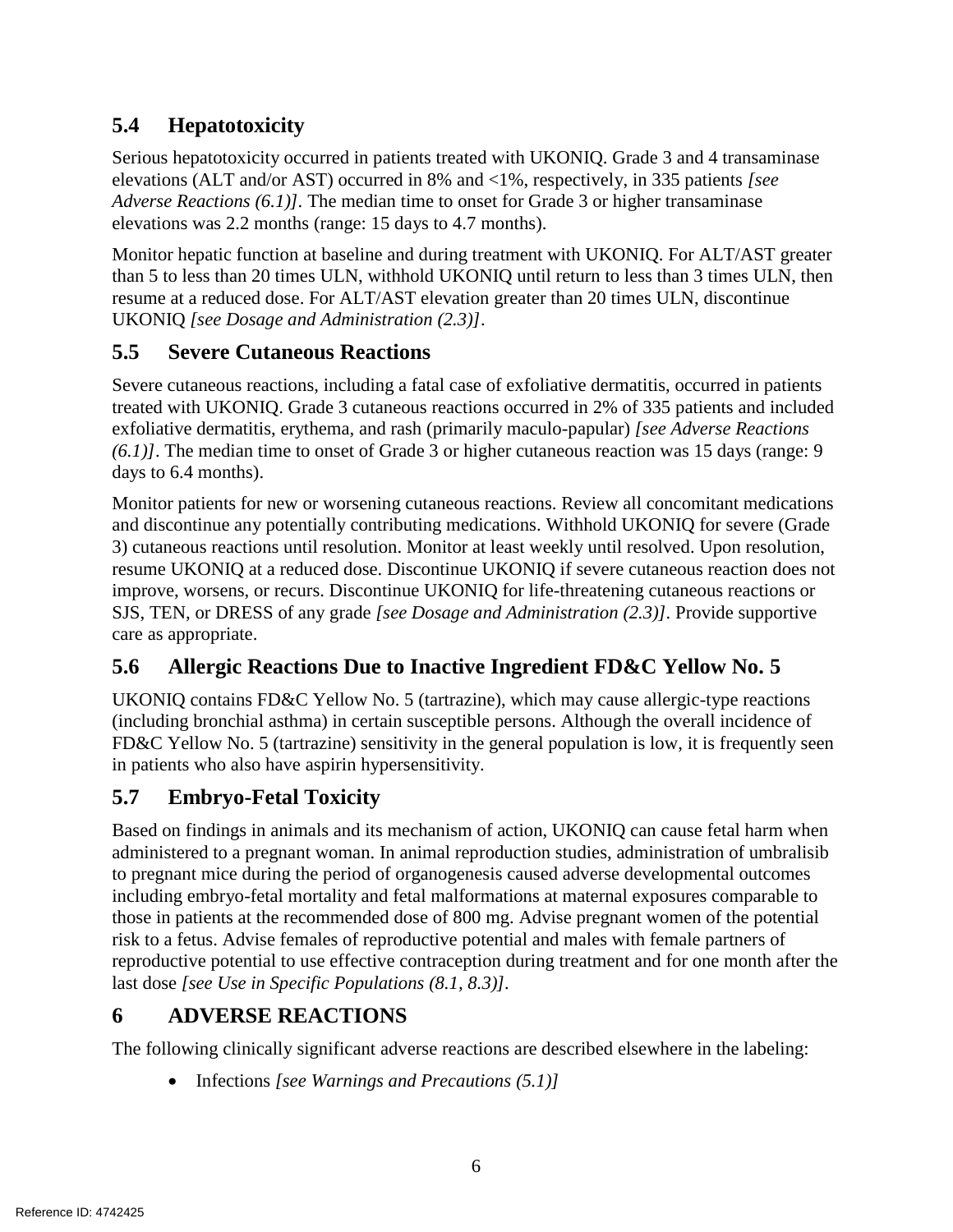- Neutropenia *[see Warnings and Precautions (5.2)]*
- Diarrhea and Non-infectious Colitis *[see Warnings and Precautions (5.3)]*
- Hepatotoxicity *[see Warnings and Precautions (5.4)]*
- Severe Cutaneous Reactions *[see Warnings and Precautions (5.5)]*

### **6.1 Clinical Trials Experience**

Because clinical trials are conducted under widely varying conditions, adverse reaction rates observed in the clinical trials of a drug cannot be compared to rates in the clinical trials of another drug and may not reflect the rates observed in the general patient population.

The pooled safety population described in WARNINGS AND PRECAUTIONS reflects exposure to UKONIQ as monotherapy at a dosage of 800 mg orally once daily in 335 adults with hematologic malignancies in studies TGR-1202-101, TGR-1202-202, UTX-TGR-205, and UTX-TGR-501. Among these 335 patients who received UKONIQ, 52% were exposed for 6 months or longer and 30% were exposed for greater than one year.

### Relapsed or Refractory Follicular Lymphoma and Marginal Zone Lymphoma

The safety of UKONIQ was evaluated in a pooled safety population that included 221 adults with marginal zone lymphoma (37%) and follicular lymphoma (63%) enrolled in three singlearm, open-label trials (Study TGR-1202-101, TGR-1202-202, and UTX-TGR-205) and one open-label extension trial (Study UTX-TGR-501) *[see Clinical Studies (14.1, 14.2)]*. These trials required hepatic transaminases  $\leq 2.5$  times upper limit of normal (ULN), total bilirubin  $\leq 1.5$ times ULN, and creatinine clearance  $\geq 30$  mL/min. No patients had prior exposure to a PI3K inhibitor. Patients received UKONIQ 800 mg orally once daily. Among these 221 patients who received UKONIQ, 60% were exposed for 6 months or longer and 34% were exposed for greater than one year.

The median age was 66 years (range: 29 to 88 years), 43% were female, and 97% had an Eastern Cooperative Oncology Group (ECOG) performance status of 0 to 1. Race was reported in 92% of patients; of these patients, 89% were White, 6% were Black, and 3% were Asian. Patients had a median of 2 prior therapies (range 1 to 10).

Serious adverse reactions occurred in 18% of patients who received UKONIQ. Serious adverse reactions that occurred in  $\geq 2\%$  of patients were diarrhea-colitis (4%), pneumonia (3%), sepsis (2%), and urinary tract infection (2%). Fatal adverse reactions occurred in  $\langle 1\%$  of patients who received UKONIQ, including exfoliative dermatitis.

Permanent discontinuation of UKONIQ due to an adverse reaction occurred in 14% of patients. Adverse reactions which resulted in permanent discontinuation of UKONIQ in  $\geq$ 5% of patients included diarrhea-colitis (6%) and transaminase elevation (5%).

Dose reductions of UKONIQ due to an adverse reaction occurred in 11% of patients. Adverse reactions which required dose reductions in  $\geq 4\%$  of patients included diarrhea-colitis (4%).

Dosage interruptions of UKONIQ due to an adverse reaction occurred in 43% of patients. Adverse reactions which required dosage interruption in  $\geq$ 5% of patients included diarrheacolitis (18%), transaminase elevation (7%), neutropenia (5%), vomiting (5%), and upper respiratory tract infection (5%).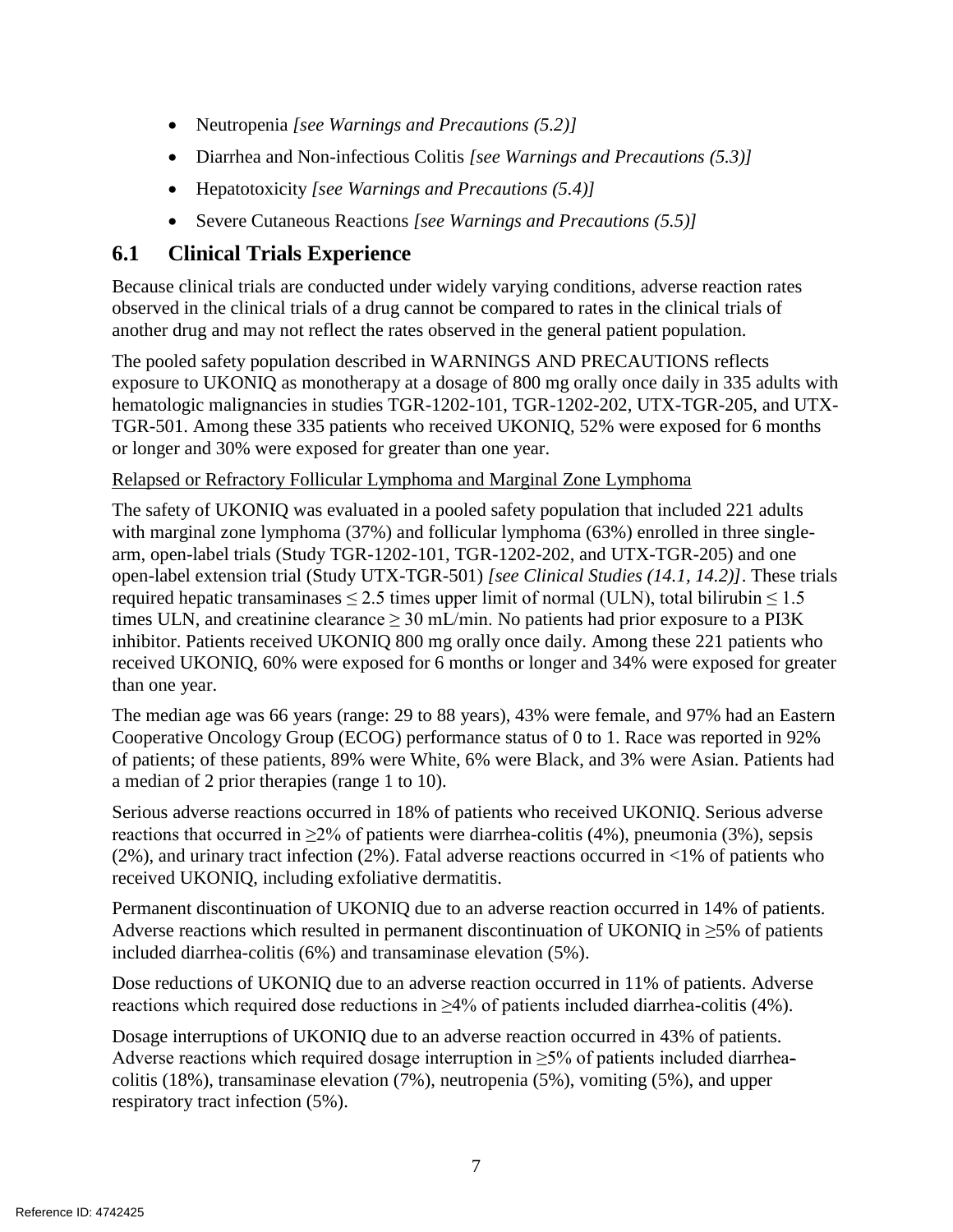The most common  $(\geq 15\%)$  adverse reactions, including laboratory abnormalities, were increased creatinine, diarrhea-colitis, fatigue, nausea, neutropenia, transaminase elevation, musculoskeletal pain, anemia, thrombocytopenia, upper respiratory tract infection, vomiting, abdominal pain, decreased appetite, and rash.

Table 3 provides the adverse reactions in the pooled safety population of 221 patients with marginal zone lymphoma and follicular lymphoma who received the recommended dosage.

### **Table 3: Adverse Reactions Reported (≥10%) in Patients With Marginal Zone Lymphoma and Follicular Lymphoma Who Received UKONIQ in Pooled Safety Population**

| <b>Adverse Reactions</b>                                    | <b>UKONIQ</b><br>$N = 221$ |                     |  |
|-------------------------------------------------------------|----------------------------|---------------------|--|
|                                                             | <b>All Grades</b><br>(%)   | Grade 3 or 4<br>(%) |  |
| <b>Gastrointestinal Disorders</b>                           |                            |                     |  |
| Diarrhea                                                    | 58                         | 10                  |  |
| Nausea                                                      | 38                         | $<$ 1               |  |
| Vomiting                                                    | 21                         | $\leq$ 1            |  |
| Abdominal pain <sup>a</sup>                                 | 19                         | 3                   |  |
| <b>General Disorders and Administration Site Conditions</b> |                            |                     |  |
| Fatigueb                                                    | 41                         | 3                   |  |
| Edema <sup>c</sup>                                          | 14                         | ${<}1$              |  |
| Pyrexia                                                     | 10                         | $\mathbf{0}$        |  |
| <b>Musculoskeletal and Connective Tissue Disorders</b>      |                            |                     |  |
| Musculoskeletal paind                                       | 27                         | $\overline{2}$      |  |
| <b>Infections</b>                                           |                            |                     |  |
| Upper respiratory tract infection <sup>e</sup>              | 21                         | $<$ 1               |  |
| <b>Metabolism and Nutrition Disorders</b>                   |                            |                     |  |
| Decreased appetite                                          | 19                         | 2                   |  |
| <b>Skin and Subcutaneous Tissue Disorders</b>               |                            |                     |  |
| Rashf                                                       | 18                         | 3                   |  |
| <b>Psychiatric Disorders</b>                                |                            |                     |  |
| Insomnia                                                    | 14                         | <1                  |  |

<sup>a</sup>Abdominal pain includes Abdominal pain, abdominal pain upper, abdominal pain lower, abdominal discomfort <sup>b</sup>Fatigue includes Fatigue, asthenia, lethargy

<sup>d</sup>Musculoskeletal pain includes Back pain, myalgia, pain in extremity, musculoskeletal pain, neck pain, spinal pain, musculoskeletal chest pain, musculoskeletal discomfort

<sup>e</sup>Upper respiratory tract infection includes Upper respiratory tract infection, sinusitis, nasopharyngitis, rhinitis <sup>f</sup>Rash includes Rash, rash maculo-papular, rash erythematous, rash pruritic, rash macular, exfoliative dermatitis

<sup>c</sup>Edema includes Edema peripheral, face edema, pulmonary edema, fluid overload, generalized edema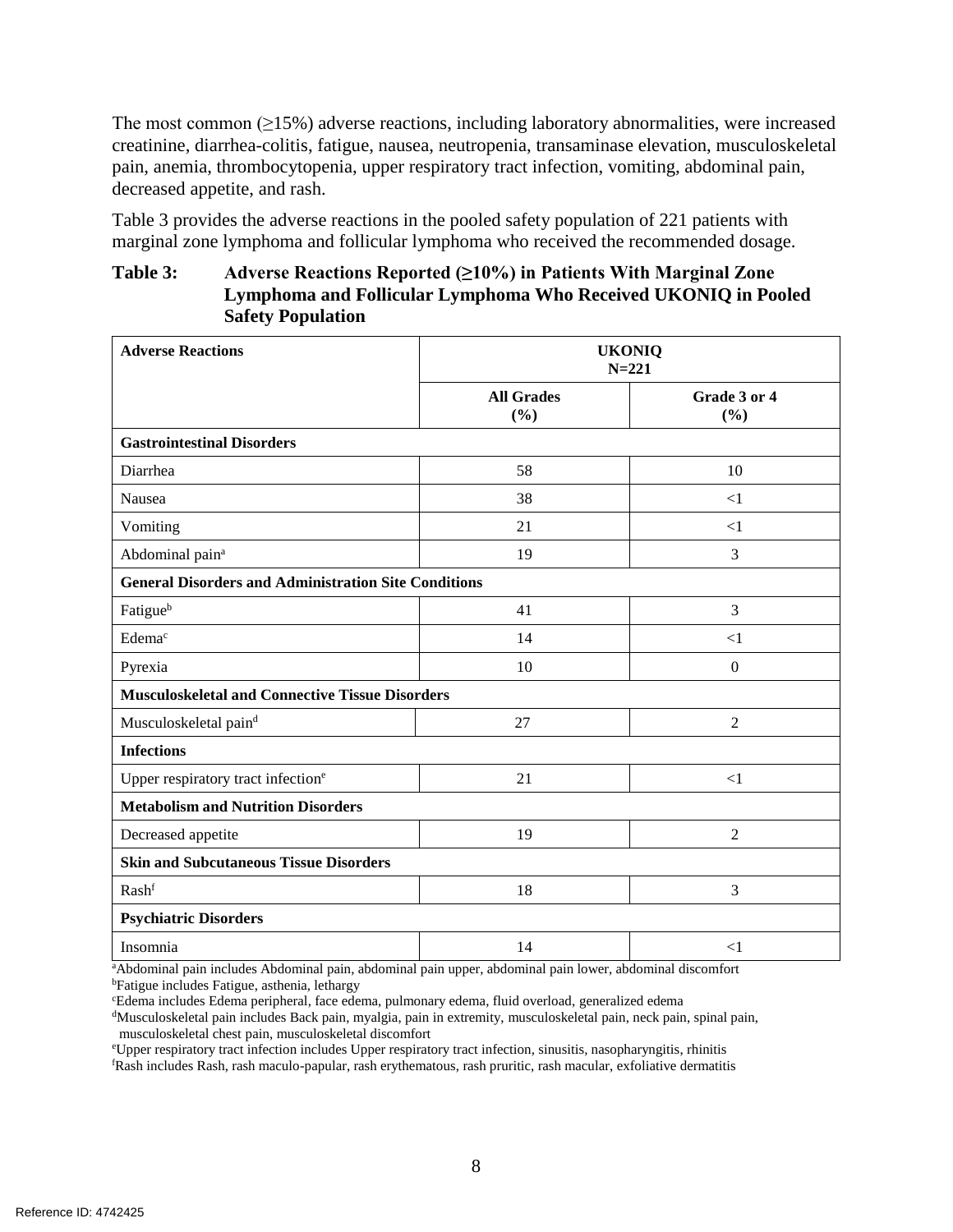Clinically relevant adverse reactions in <10% of patients who received UKONIQ included urinary tract infection (9%), dyspnea (7%), pneumonia (6%), sepsis (3%), colitis (2%), pneumonitis  $\left($ <1%), and exfoliative dermatitis  $\left($ <1%).

Table 4 provides the laboratory abnormalities in the pooled safety population of 221 patients with marginal zone lymphoma and follicular lymphoma who received the recommended dosage.

### **Table 4: Select Laboratory Abnormalities (>20%) That Worsened from Baseline in Patients with Marginal Zone Lymphoma and Follicular Lymphoma Who Received UKONIQ in Pooled Safety Population**

| <b>Laboratory Parameter</b>          | <b>UKONIQ</b><br>$N = 221$     |                     |
|--------------------------------------|--------------------------------|---------------------|
|                                      | All Grades <sup>a</sup><br>(%) | Grade 3 or 4<br>(%) |
| Hematologic                          |                                |                     |
| Neutrophil decreased                 | 33                             | 16                  |
| Hemoglobin decreased                 | 27                             | 3                   |
| Platelets decreased                  | 26                             | 4                   |
| <b>Chemistry</b>                     |                                |                     |
| Creatinine increased                 | 79                             | 0                   |
| Alanine aminotransferase increased   | 33                             | 8                   |
| Aspartate aminotransferase increased | 32                             |                     |
| Potassium decreased                  | 21                             |                     |

<sup>a</sup>Laboratory values were categorized using the National Cancer Institute Common Terminology Criteria for Adverse Events (NCI-CTCAE) version 4.03 grading system.

# **8 USE IN SPECIFIC POPULATIONS**

### **8.1 Pregnancy**

### Risk Summary

Based on findings from animal studies and the mechanism of action *[see Clinical Pharmacology (12.1)]*, UKONIQ can cause fetal harm when administered to a pregnant woman. There are no available data on UKONIQ use in pregnant women to evaluate for a drug-associated risk. In animal reproduction studies, administration of umbralisib to pregnant mice during organogenesis resulted in adverse developmental outcomes, including alterations to growth, embryo-fetal mortality, and structural abnormalities at maternal exposures (AUC) comparable to those in patients at the recommended dose of 800 mg *(see Data)*. Advise pregnant women of the potential risk to a fetus.

In the U.S. general population, the estimated background risk of major birth defects and miscarriage in clinically recognized pregnancies is 2% to 4% and 15% to 20%, respectively.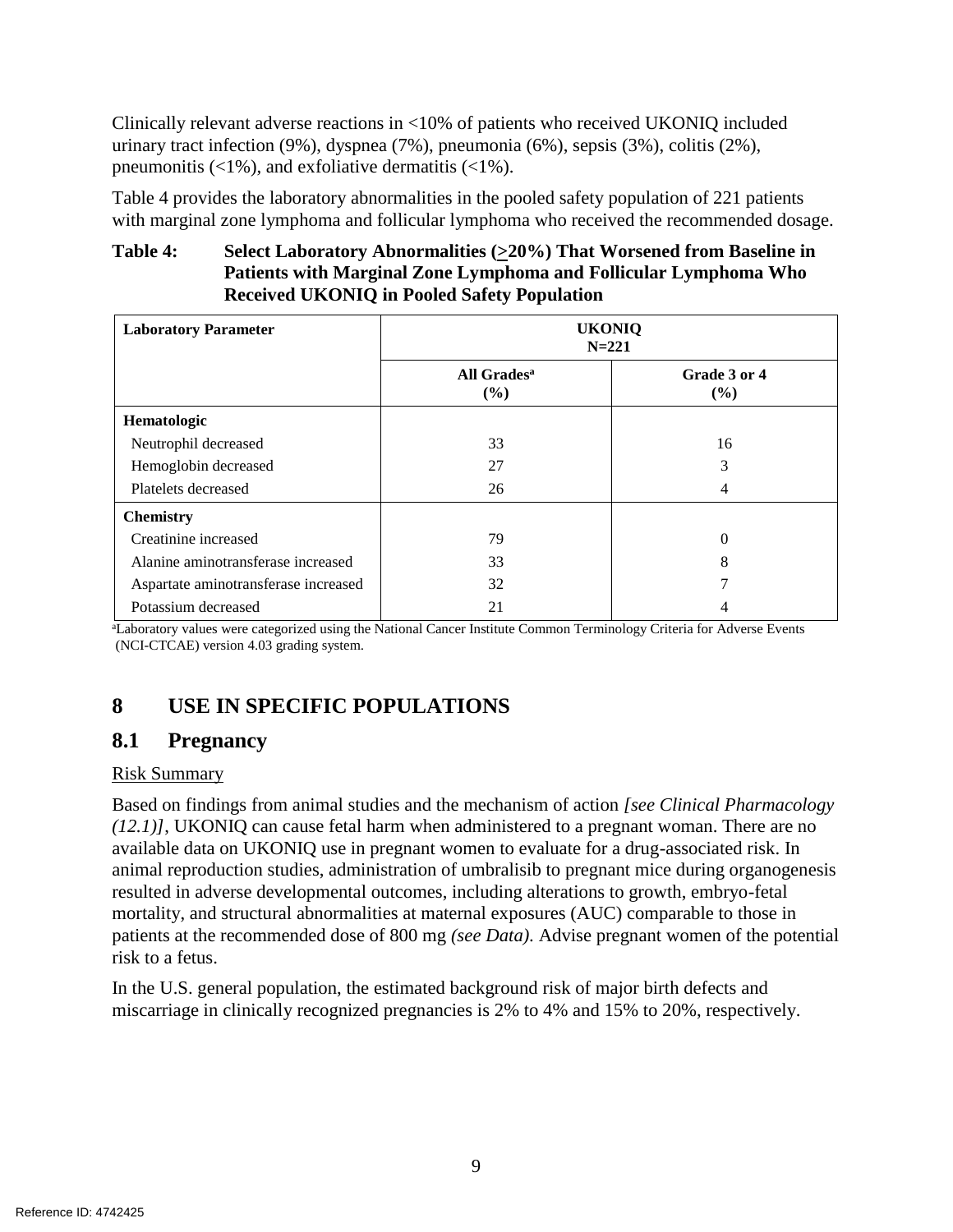### Data

### *Animal Data*

In an embryo-fetal development study in mice, pregnant animals were administered oral doses of umbralisib at 100, 200, and 400 mg/kg/day during the period of organogenesis. Malformations were observed at doses of 200 mg/kg/day (cleft palate) and 400 mg/kg/day (cleft palate and nasopharyngeal fistula). Additional findings occurred starting at the dose of 100 mg/kg/day and included folded retina, delayed ossification of sternebrae and vertebrae, increased resorptions, and increased post-implantation loss. The exposure (AUC) at a dose of 100 mg/kg/day in mice is approximately equivalent to the human exposure at the recommended dose of 800 mg.

In an embryo-fetal development study in rabbits, pregnant animals were administered oral doses of umbralisib at 30, 100, and 300 mg/kg/day during the period of organogenesis. Administration at 300 mg/kg/day resulted in maternal toxicity (decreased food consumption and body weight) and reduced fetal weights. The exposure (AUC) at 300 mg/kg/day in rabbits is approximately 0.03 times the exposure in human patients at the recommended dose of 800 mg.

### **8.2 Lactation**

### Risk Summary

There are no data on the presence of umbralisib in human milk or the effects on the breastfed child or milk production. Because of the potential for serious adverse reactions from umbralisib in the breastfed child, advise women not to breastfeed during treatment with UKONIQ and for one month after the last dose.

### **8.3 Females and Males of Reproductive Potential**

UKONIQ may cause fetal harm when administered to a pregnant woman *[see Use in Specific Populations (8.1)].*

### Pregnancy Testing

Verify pregnancy status in females of reproductive potential prior to initiating UKONIQ.

### **Contraception**

*Females*

Advise females of reproductive potential to use effective contraception during treatment with UKONIQ and for one month after the last dose.

### *Males*

Advise males with female partners of reproductive potential to use effective contraception during treatment with UKONIQ and for one month after the last dose.

### Infertility

*Males*

Based on the findings from mice and dogs, UKONIQ may impair male fertility *[see Nonclinical Toxicology* (13.1)]. Trend for reversibility was noted in dogs 30 days after the last dose.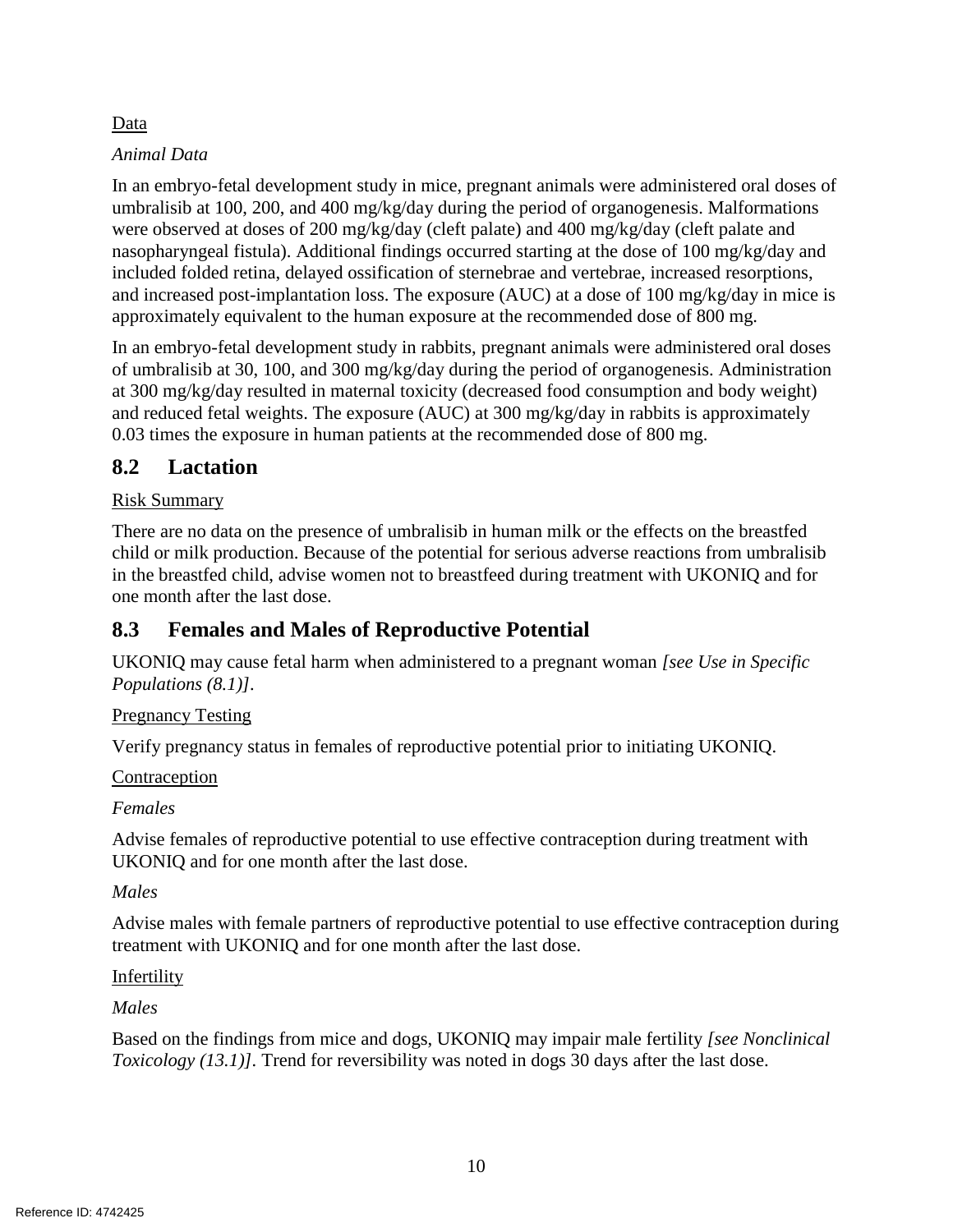### **8.4 Pediatric Use**

Safety and effectiveness of UKONIQ have not been established in pediatric patients.

## **8.5 Geriatric Use**

Of the 221 patients with MZL or FL who received UKONIQ in clinical studies, 56% of patients were 65 years of age and older, while 19% were 75 years of age and older. No overall differences in effectiveness or pharmacokinetics were observed between these patients and younger patients. In patients 65 years of age and older, 23% experienced serious adverse reactions compared to 12% in patients younger than 65 years of age. There was a higher incidence of infectious serious adverse reactions in patients 65 years of age or older (13%) compared to patients younger than 65 years of age (4%).

### **8.6 Renal Impairment**

No dose adjustment is recommended in patients with mild or moderate renal impairment (creatinine clearance [CLcr] 30 to 89 mL/min estimated by Cockcroft-Gault equation) *[see Clinical Pharmacology (12.3)]*. UKONIQ has not been studied in patients with severe renal impairment ([CLcr] < 30 mL/min).

### **8.7 Hepatic Impairment**

No dose adjustment is recommended for patients with mild hepatic impairment (total bilirubin  $\leq$  upper limit of normal [ULN] and AST > ULN or total bilirubin >1 to 1.5  $\times$  ULN and any AST) *[see Clinical Pharmacology (12.3)]*. UKONIQ has not been studied in patients with moderate (total bilirubin > 1.5 to 3  $\times$  ULN and any AST) or severe hepatic impairment (total bilirubin > 3  $\times$  ULN and any AST).

### **11. DESCRIPTION**

Umbralisib is a kinase inhibitor. The active pharmaceutical ingredient is umbralisib tosylate with the molecular formula  $C_{38}H_{32}F_3N_5O_6S$  and a molecular weight of 743.75 g/mol. The chemical name for umbralisib tosylate is (*S*)-2-(1-(4-amino-3-(3-fluoro-4-isopropoxyphenyl)-1*H*-pyrazolo [3, 4-d] pyrimidin-1-yl)-ethyl)-6-fluoro-3-(3-fluorophenyl)-4*H*-chromen-4-one 4 methylbenzenesulfonate and has the following structure:

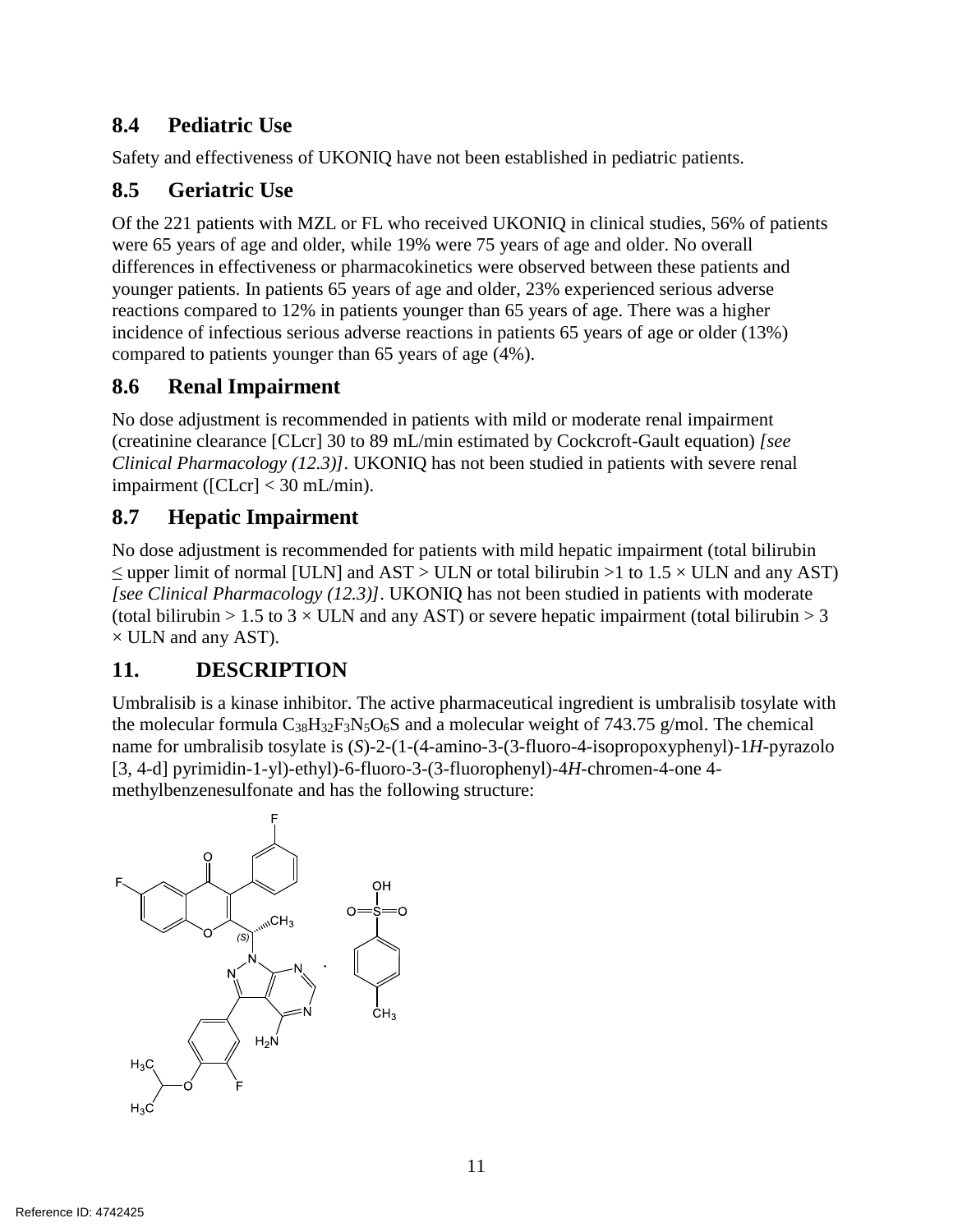Umbralisib tosylate is white to light brown powder that is freely soluble in dimethyl sulfoxide, soluble in methanol, and practically insoluble in water. The ionization constant (pKa) of umbralisib tosylate is 2.71.

UKONIQ tablets are for oral administration. Each tablet contains 200 mg of umbralisib free base equivalent to 260.2 mg of umbralisib tosylate. The tablets also contain inactive ingredients: croscarmellose sodium, hydroxypropyl betadex, hydroxypropyl cellulose, magnesium stearate and microcrystalline cellulose.

The tablet coating film consists of FD&C Blue No. 1, FD&C Yellow No. 5, ferric oxide yellow, hypromellose 2910, polydextrose, polyethylene glycol 8000, titanium dioxide and triacetin.

# **12 CLINICAL PHARMACOLOGY**

### **12.1 Mechanism of Action**

Umbralisib inhibits multiple kinases. In biochemical and cell-based assays, umbralisib inhibited PI3Kδ and casein kinase CK1ε. PI3Kδ is expressed in normal and malignant B-cells; CK1ε has been implicated in the pathogenesis of cancer cells, including lymphoid malignancies. Umbralisib also inhibited a mutated form of ABL1 in biochemical assays. Umbralisib inhibited cell proliferation, CXCL12-mediated cell adhesion, and CCL19-mediated cell migration in lymphoma cell lines in studies conducted in vitro.

### **12.2 Pharmacodynamics**

### Exposure-Response Relationships

An exposure-response relationship between umbralisib and overall response rate was observed in patients with FL. The time course of pharmacodynamic response is unknown.

A relationship between higher umbralisib steady state exposures and higher incidence of adverse reactions, including diarrhea (any grade) and elevated AST/ALT (any grade and Grade  $\geq$  3), was observed.

### Cardiac Electrophysiology

The effect of UKONIQ on QT interval has not been fully characterized.

### **12.3 Pharmacokinetics**

Umbralisib exposures increased proportionally over a dose range of 200 mg to 1000 mg once daily (0.25 to 1.25 times the recommended dosage). A 6.4- and 3.8-fold accumulation of AUC and Cmax of umbralisib, respectively, were observed at the recommended dosage.

The mean (CV%) steady-state AUC and  $C_{\text{max}}$  were 141  $\mu$ g\*h/mL (46%) and 7.3  $\mu$ g/mL (39%), respectively, at the recommended dosage.

### **Absorption**

The median time to reach peak plasma concentration  $(t_{\text{max}})$  is approximately 4 hours.

### *Effect of Food*

Administration of a single dose of UKONIQ with a high-fat, high calorie meal (approximately 917 calories with 171 calories from protein, 232 calories from carbohydrate, and 502 calories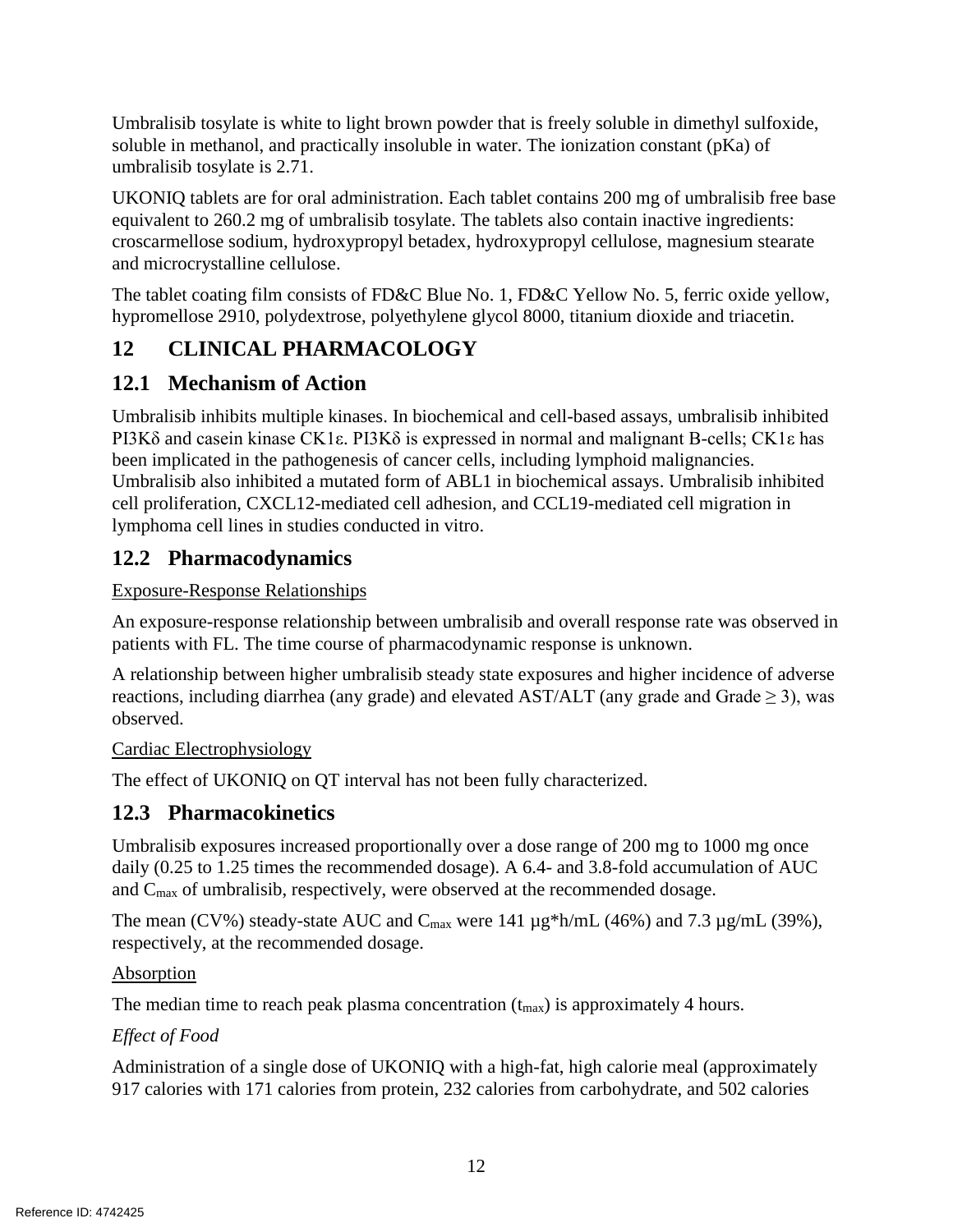from fat) in healthy subjects increased AUC and  $C_{\text{max}}$  of umbralisib by 61% and 115%, respectively, relative to fasting conditions.

### **Distribution**

The mean (CV%) apparent central volume of distribution of umbralisib is 312 (185%) L.

The plasma protein binding is ≥99.7% and was independent of concentration between 2 and 5 µM. Mean blood-to-plasma ratio is 0.6.

### Elimination

The mean (CV%) apparent clearance of umbralisib is 15.5 (52%) L/h with effective half-life of 91 (42%) hours.

### *Metabolism*

Umbralisib is metabolized by CYP2C9, CYP3A4, and CYP1A2 in vitro.

### *Excretion*

Approximately 81% of the dose was recovered in feces (17% unchanged) and 3% in urine (0.02% unchanged) following a single radiolabeled dose of umbralisib 800 mg to healthy subjects.

### Specific Populations

No clinically significant differences in the pharmacokinetics of umbralisib were observed based on age (18 to 87 years old), sex, race (White and Black), body weight (44 to 165 kg), mild hepatic impairment (total bilirubin  $\leq$  ULN and AST  $>$  ULN or total bilirubin  $>$ 1 to 1.5  $\times$  ULN and any AST), or mild and moderate renal impairment (CLcr 30 to 89 mL/min, estimated by the Cockcroft-Gault equation). The effect of other race/ethnicity, severe renal impairment (CLcr 15 to 29 mL/min) and dialysis, or moderate to severe hepatic impairment (total bilirubin  $\leq$  ULN and  $AST > ULN$  or total bilirubin  $> ULN$  and any AST) on umbralisib pharmacokinetics is unknown.

### Drug Interaction Studies

### *Clinical Studies*

No clinically significant differences in umbralisib pharmacokinetics were observed when used concomitantly with omeprazole, a proton pump inhibitor.

Coadministration of UKONIQ with strong CYP3A4 inhibitors and inducers or moderate CYP2C9 inhibitors and inducers have not been studied.

Coadministration of UKONIQ with sensitive substrates of CYP3A4, CYP2C8, CYP2C9 and CYP2C19, or P-gp substrates have not been fully characterized.

### *In Vitro Studies*

*Cytochrome P450 (CYP) Enzymes:* Umbralisib is a substrate of CYP1A2, CYP2C9, and CYP3A4, but is not a substrate of CYP2B6, CYP2C8, CYP2C19, CYP2D6, and UGT1A1.

Umbralisib inhibits CYP2C8, CYP2C9, CYP2C19, and CYP3A4, but does not inhibit CYP1A2, CYP2B6, and CYP2D6. Umbralisib induces CYP3A4.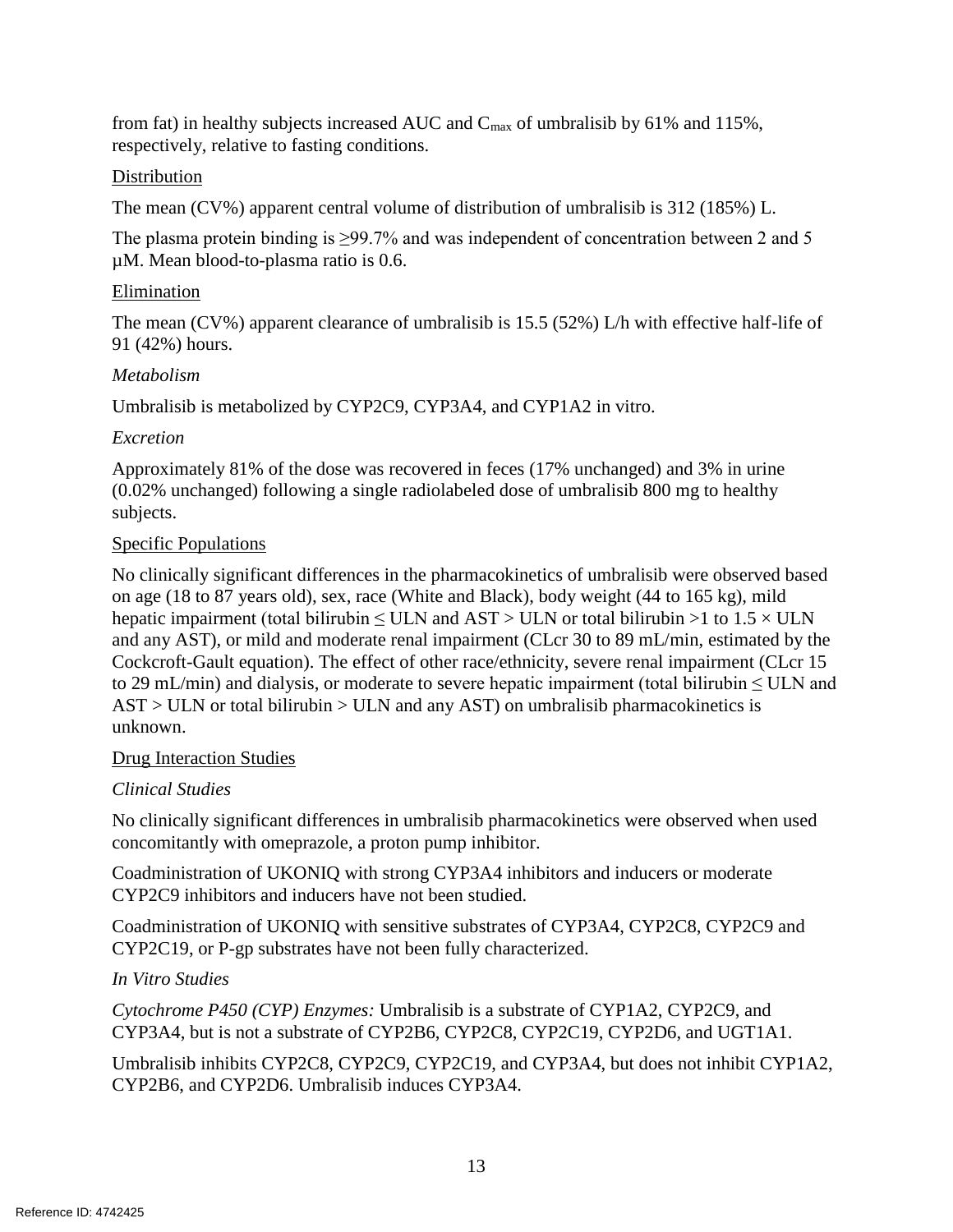*Transporter Systems:* Umbralisib is not a substrate to P-gp, BCRP, OAT1, OAT3, OCT2, OATP1B1, OATP1B3, MATE1, and MATE2-K.

Umbralisib inhibits P-gp.

# **13 NONCLINICAL TOXICOLOGY**

## **13.1 Carcinogenesis, Mutagenesis, Impairment of Fertility**

Carcinogenicity studies have not been conducted with umbralisib.

Umbralisib was not mutagenic in a bacterial mutagenicity (Ames) assay. Umbralisib was not clastogenic in an in vitro micronucleus assay using human (TK6) lymphoblast cells or in an in vivo micronucleus assay in mice at doses up to 1000 mg/kg.

In a repeat-dose toxicology study in dogs, adverse findings in reproductive organs were observed in males and included findings in the testis (decreased weight, tubular degeneration, tubular atrophy) and epididymis (decreased weight, luminal debris) at doses  $\geq$ 100 mg/kg, which is approximately 0.1 times the human exposure (AUC) at the recommended dose of 800 mg. In a combined male and female fertility study in mice, umbralisib was administered orally at doses of 50, 150, or 300 mg/kg/day, starting 28 days prior to pairing and through mating in males and starting 14 days prior to pairing through Gestation Day 7 in females. Adverse findings were observed at doses of 150 and 300 mg/kg/day and included decreased testicular and epididymis weights, decreased sperm mobility and counts, increased post-implantation loss, and increased resorption. The dose of 150 mg/kg results in an exposure approximately 1.3 times the human exposure (AUC) at the recommended dose of 800 mg.

# **14 CLINICAL STUDIES**

# **14.1 Marginal Zone Lymphoma**

The efficacy of UKONIQ was evaluated in a single-arm cohort of Study UTX-TGR-205 (NCT02793583), an open-label, multi-center, multi-cohort trial. Patients with MZL were required to have received at least one prior therapy, including an anti-CD20 containing regimen. The trial excluded patients with prior exposure to a PI3K inhibitor. Patients received UKONIQ 800 mg orally once daily until disease progression or unacceptable toxicity.

A total of 69 patients with MZL [extranodal (N=38), nodal (N=20), and splenic (N=11)] were enrolled in this cohort. The median age was 67 years (range: 34 to 88 years), 52% were female, 83% were White, 7% were Black, 3% were Asian, 7% were Other, and 97% had a baseline ECOG performance status of 0 or 1. Patients had a median number of prior lines of therapy of 2 (range: 1 to 6), with 26% being refractory to their last therapy.

Efficacy was based on overall response rate as assessed by an Independent Review Committee (IRC) using criteria adopted from the International Working Group criteria for malignant lymphoma. The median follow-up time was 20.3 months (range: 15.0 to 28.7 months). Efficacy results are shown in Table 5.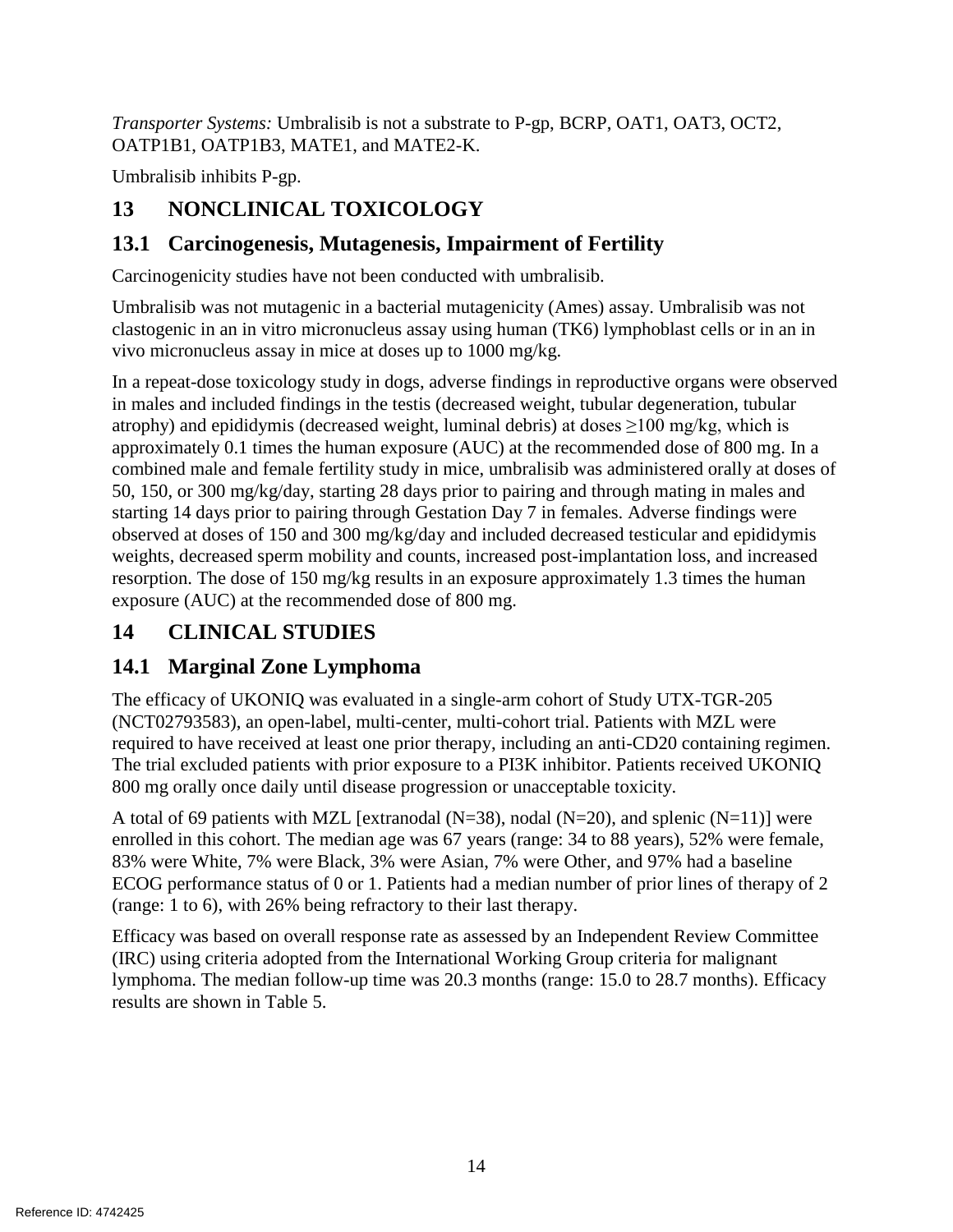| <b>Endpoint</b>                      | <b>Total</b><br>$(N=69)$    |
|--------------------------------------|-----------------------------|
| ORR, $n\ (\%)^a$                     | 34(49)                      |
| 95% CI                               | 37.0, 61.6                  |
| $CR, n$ (%)                          | 11(16)                      |
| PR, $n$ (%)                          | 23(33)                      |
| <b>DOR</b>                           |                             |
| Median, months $(95\% \text{ CI})^b$ | NR (9.3, NE)                |
| Range, months                        | $0.0^{\circ}, 21.8^{\circ}$ |

**Table 5: Efficacy Results in Patients with MZL (Study 205)**

CI, confidence interval; CR, complete response; DOR, duration of response; IRC, Independent Review Committee; ORR, overall response rate; NE, not evaluable; NR, not reached; PR, partial response.

<sup>a</sup> Per IRC according to Revised International Working Group Criteria

**b** Based on Kaplan-Meier estimation

<sup>+</sup> Denotes censored observation

The median time to response was 2.8 months (range: 1.8 to 21.2 months). Overall response rates were 44.7%, 60.0%, and 45.5% for the 3 MZL sub-types (extranodal, nodal, and splenic, respectively).

### **14.2 Follicular Lymphoma**

The efficacy of UKONIQ was evaluated in a single-arm cohort of Study UTX-TGR-205, an open-label, multi-center, multi-cohort trial (NCT02793583). Patients with relapsed or refractory FL were required to have received at least two prior systemic therapies, including an anti-CD20 monoclonal antibody and an alkylating agent. The trial excluded patients with Grade 3b FL, large cell transformation, prior allogeneic transplant, history of CNS lymphoma, and prior exposure to a PI3K inhibitor. Patients received UKONIQ 800 mg orally once daily until disease progression or unacceptable toxicity.

A total of 117 patients with FL were enrolled in this cohort. The median age was 65 years (range: 29 to 87 years), 38% were female, 80% were White, 4% were Black, 73% had Stage III-IV disease, 38% had bulky disease and 97% had a baseline ECOG performance status of 0 to 1. Patients had a median of 3 prior lines of therapy (range: 1 to 10), with 36% refractory to their last therapy.

Efficacy was based on overall response rate as assessed by an Independent Review Committee (IRC) using criteria adopted from the International Working Group criteria for malignant lymphoma. The median follow-up time was 20.1 months (range: 13.5 to 29.6 months). Efficacy results are shown in Table 6.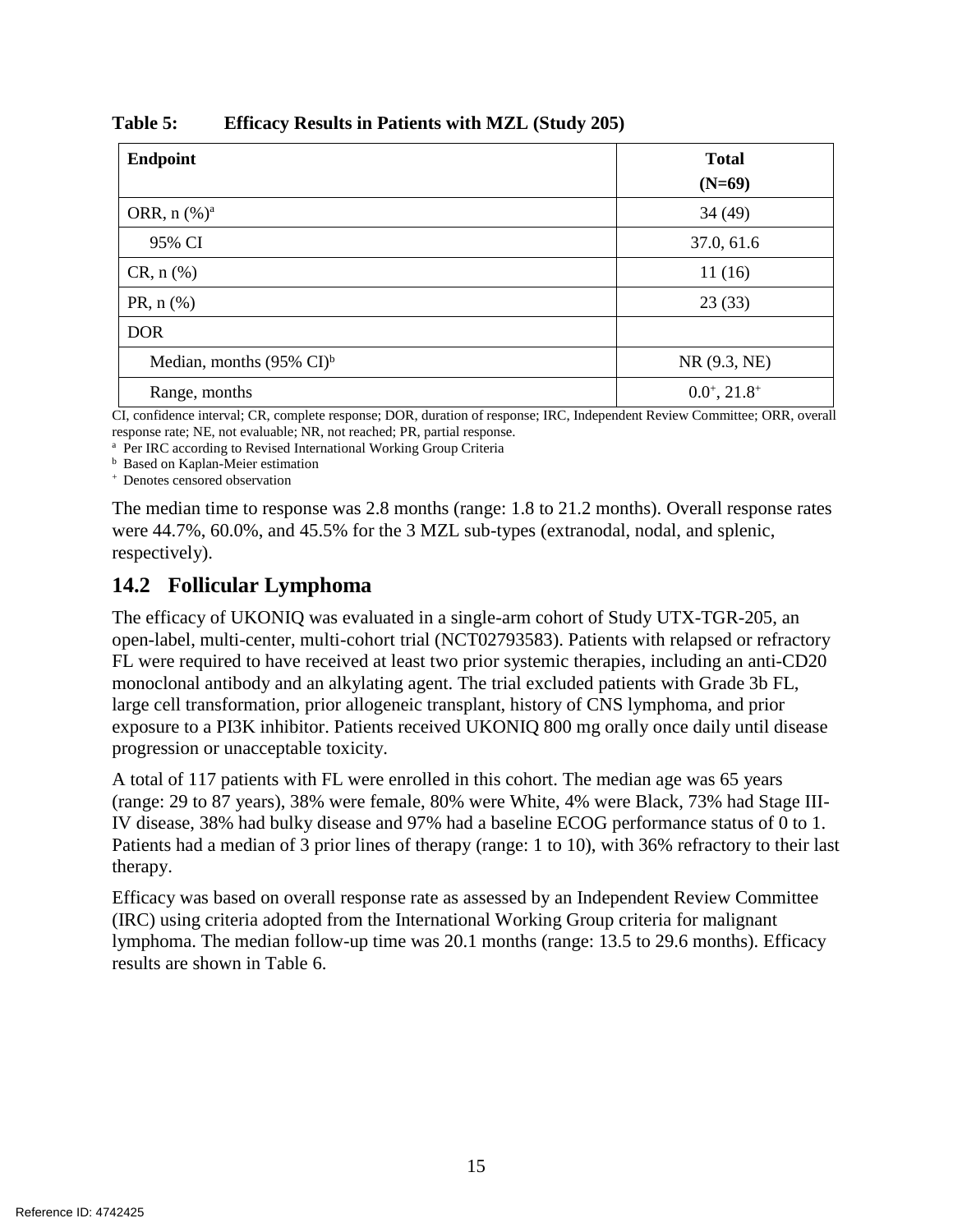| <b>Endpoint</b>                     | <b>Total</b><br>$(N=117)$   |
|-------------------------------------|-----------------------------|
| ORR, $n$ (%) <sup>a</sup>           | 50(43)                      |
| 95% CI                              | 33.6, 52.2                  |
| $CR, n$ (%)                         | 4(3.4)                      |
| PR, $n$ (%)                         | 46(39)                      |
| <b>DOR</b>                          |                             |
| Median months $(95\% \text{ CI})^b$ | 11.1(8.3, 16.4)             |
| Range, months                       | $0.0^{\circ}, 20.9^{\circ}$ |

**Table 6: Efficacy Results in Patients With Relapsed or Refractory FL (Study 205)**

CI, confidence interval; CR, complete response; DOR, duration of response; IRC, Independent Review Committee; ORR, overall response rate; PR, partial response.

<sup>a</sup> Per IRC according to Revised International Working Group Criteria

<sup>b</sup> Based on Kaplan-Meier estimation

<sup>+</sup> Denotes censored observation

The median time to response was 4.4 months (range: 2.2 to 15.5 months).

# **16 HOW SUPPLIED/STORAGE AND HANDLING**

UKONIQ tablets are supplied as follows:

| <b>Tablet Strength</b> | <b>Description</b>                                                                                                  | <b>Package Configuration</b>                                                                                                                                                                                           | <b>NDC Number</b> |
|------------------------|---------------------------------------------------------------------------------------------------------------------|------------------------------------------------------------------------------------------------------------------------------------------------------------------------------------------------------------------------|-------------------|
| $200 \text{ mg}$       | Green, film-coated,<br>oval-shaped tablets<br>debossed with<br>"L474" on one side<br>and plain on the<br>other side | White opaque round 150cc<br>high density polyethylene<br>(HDPE) bottle capped with a<br>38 mm child resistant<br>polypropylene closure with<br>heat sealed peelable foil liner.<br>Each bottle contains<br>120 tablets | 73150-200-12      |

Storage and Handling

Store tablets at 68°F to 77°F (20°C to 25°C). Excursions permitted between 59°F and 86°F (15°C and 30°C) [see USP Controlled Room Temperature].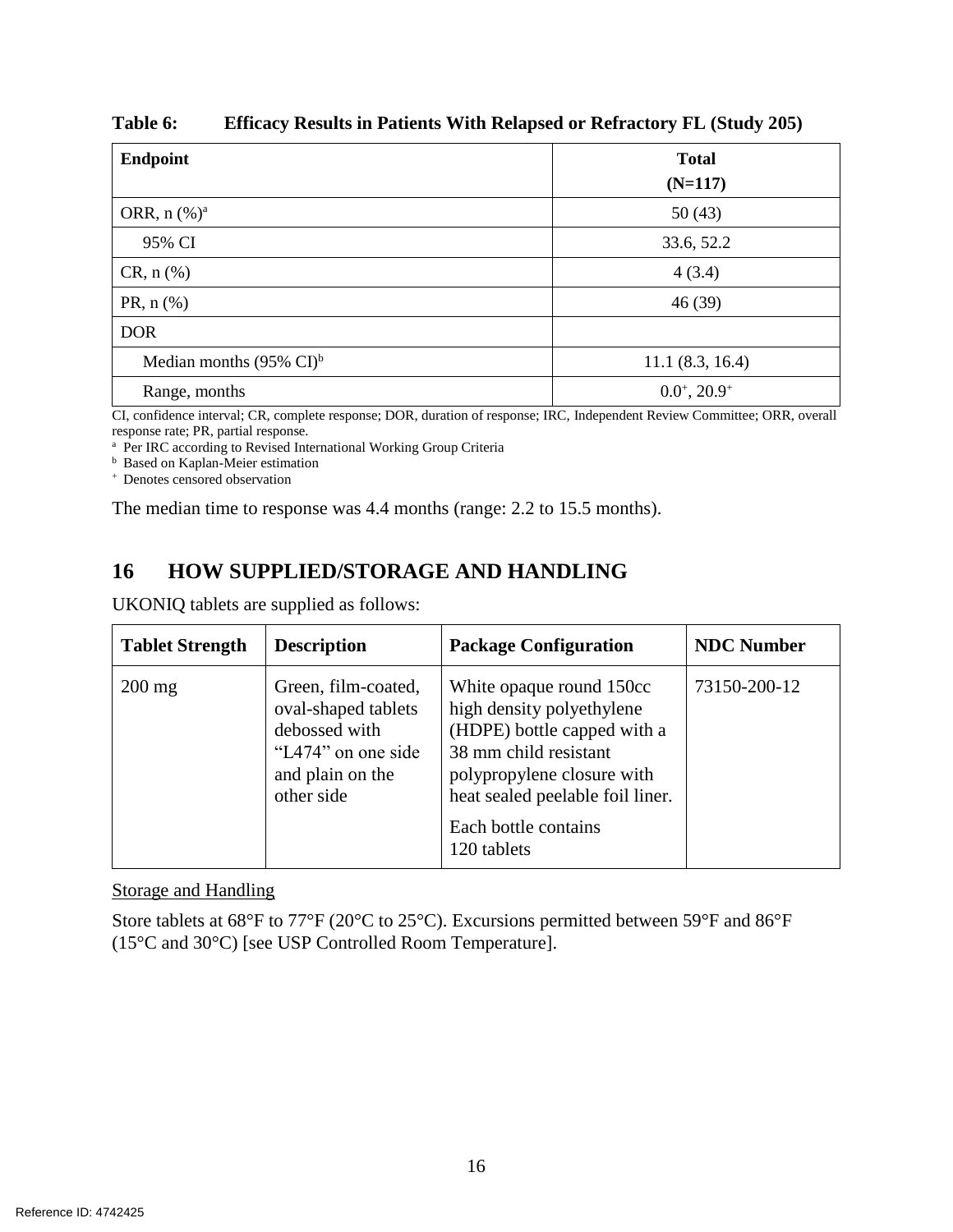## **17 PATIENT COUNSELING INFORMATION**

Advise patients to read the FDA-approved patient labeling (Medication Guide).

### Infections

Advise patients that UKONIQ can cause serious infections that may be fatal. Advise patients to immediately report any signs or symptoms of infection (e.g., fever, chills, weakness) *[see Warnings and Precautions (5.1)].*

### Neutropenia

Advise patients of the need for periodic monitoring of blood counts and to notify their healthcare provider immediately if they develop a fever or any signs of infection *[see Warnings and Precautions (5.2)]*.

### Diarrhea or Non-Infectious Colitis

Advise patients that they may experience loose stools or diarrhea and should contact their healthcare provider with any persistent or worsening diarrhea. Advise patients to maintain adequate hydration *[see Warnings and Precautions (5.3)]*.

Advise patients of the possibility of colitis and to notify their healthcare provider of any abdominal pain/distress *[see Warnings and Precautions (5.3)]*.

### **Hepatotoxicity**

Advise patients that UKONIQ may cause significant elevations in liver enzymes and the need for periodic monitoring of liver tests. Advise patients to report symptoms of liver dysfunction including jaundice (yellow eyes or yellow skin), abdominal pain, bruising, or bleeding *[see Warnings and Precautions (5.4)]*.

### Severe Cutaneous Reactions

Advise patients that UKONIQ may cause a severe skin rash and to notify their healthcare provider immediately if they develop a new or worsening skin rash *[see Warnings and Precautions (5.5)].*

### Embryo-Fetal Toxicity

Advise pregnant women and females of reproductive potential of the potential risk to a fetus. Advise females of reproductive potential to inform their healthcare provider of a known or suspected pregnancy *[see Warnings and Precautions (5.7)*, *Use in Specific Populations (8.1, 8.3)].*

Advise females of reproductive potential to use effective contraceptive during treatment with UKONIQ and for one month after the last dose *[see Use in Specific Populations (8.3)]*.

Advise males with female partners of reproductive potential to use effective contraceptive during treatment with UKONIQ and for one month after the last dose *[see Use in Specific Populations (8.3)]*.

### Lactation

Advise women not to breastfeed during treatment with UKONIQ and for one month after the last dose *[see Use in Specific Populations (8.2)]*.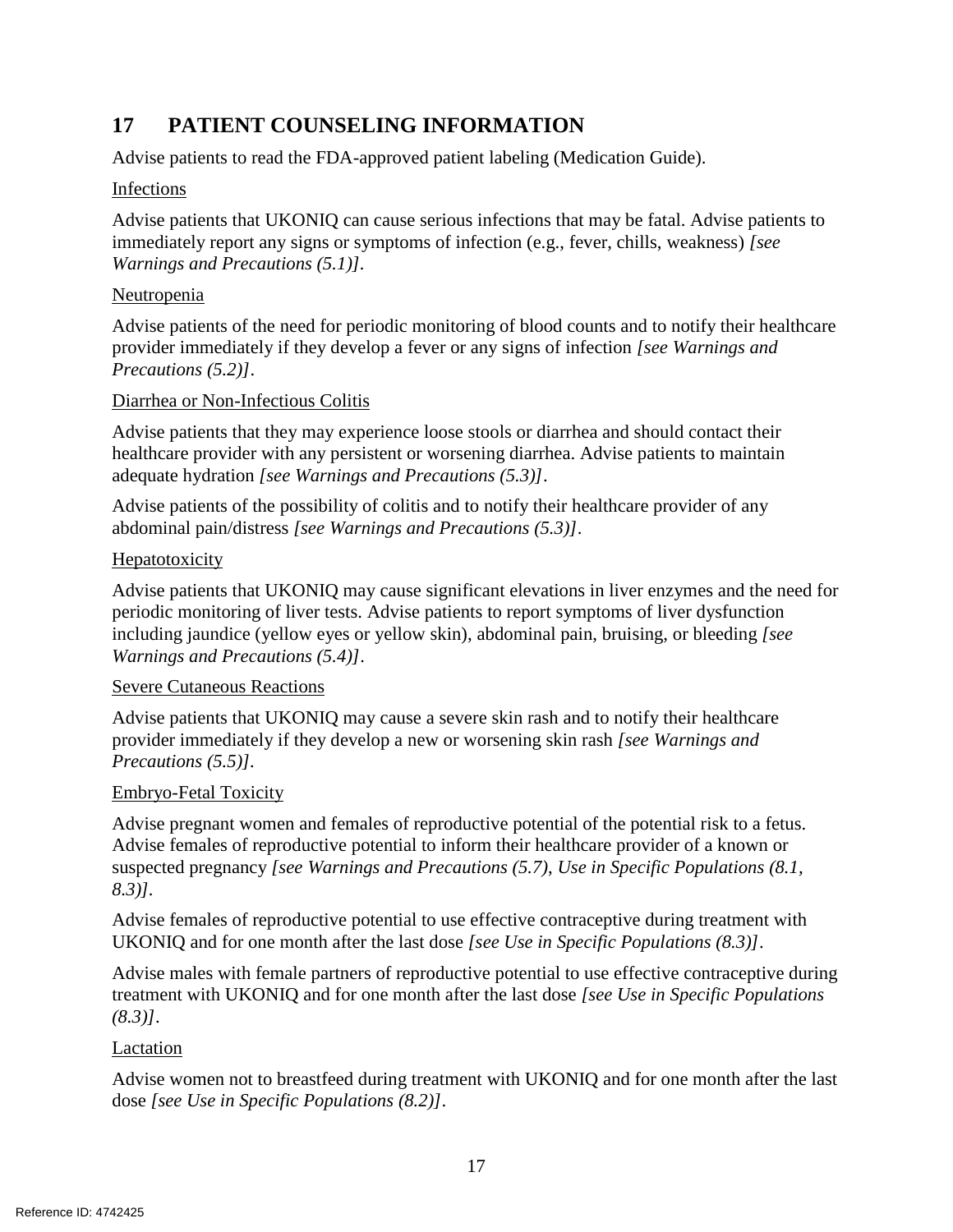### Infertility

Advise males of reproductive potential that UKONIQ may impair fertility *[see Use in Specific Populations (8.3)].*

Allergic Reactions Due to Inactive Ingredient FD&C Yellow No. 5

Advise patients that UKONIQ contains FD&C Yellow No. 5 (tartrazine), which may cause allergic-type reactions in certain susceptible persons *[see Warnings and Precautions (5.6)].*

### Administration

Inform patients to take UKONIQ orally once daily at approximately the same time each day with food and how to make up a missed or vomited dose. Advise patients to swallow tablets whole. Advise patients not to crush, break, cut or chew tablets *[see Dosage and Administration (2.1)]*.

Distributed by: TG Therapeutics, Inc. 343 Thornall Street, Suite 740 Edison, NJ 08837

For patent information:<https://www.tgtherapeutics.com/our-products/patent/>

UKONIQ™ is a trademark of TG Therapeutics, Inc.

© TG Therapeutics, Inc. 2020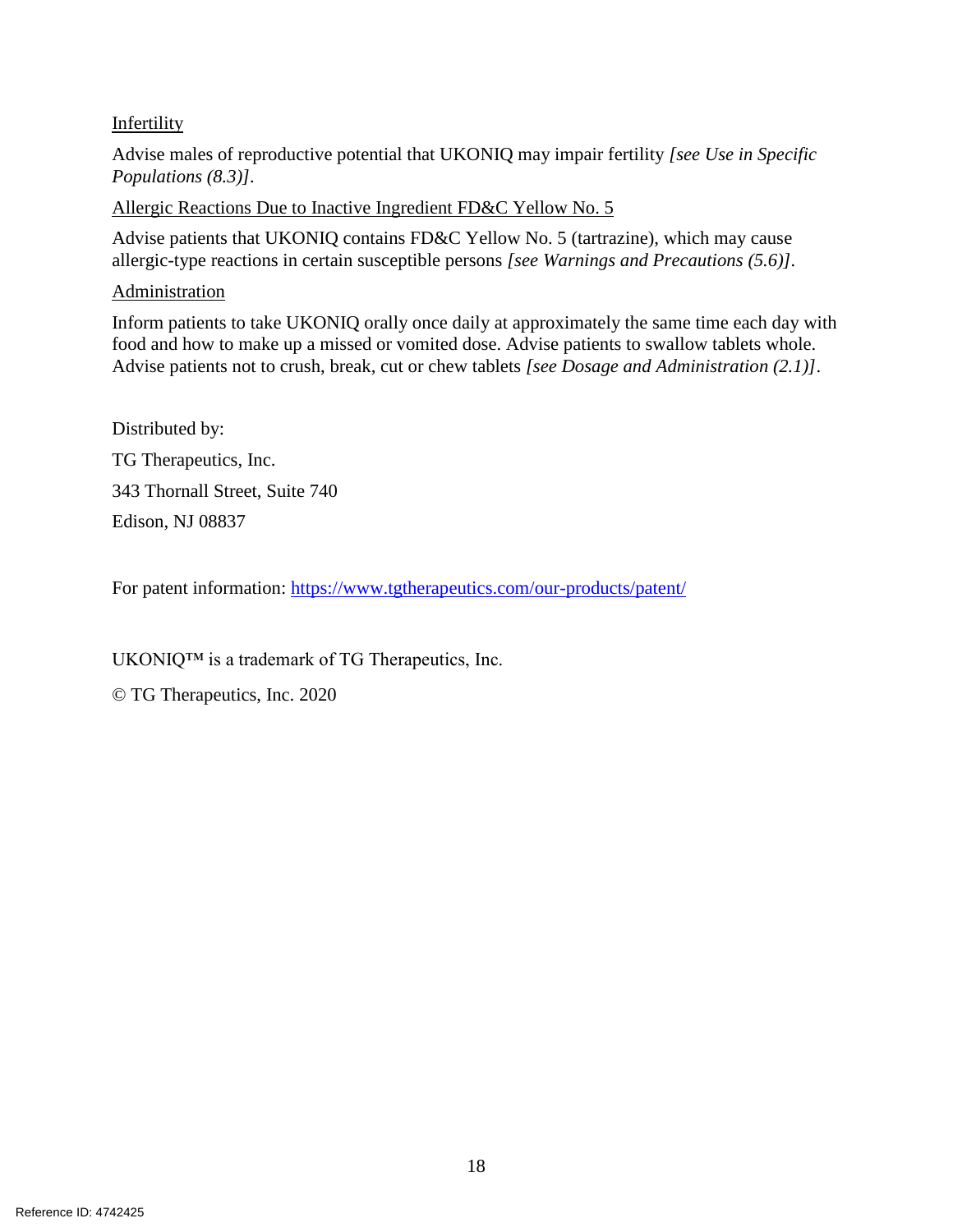#### **MEDICATION GUIDE UKONIQ**™ **(you-KON-ik) (umbralisib) Tablets**

#### **What is the most important information I should know about UKONIQ?**

#### **UKONIQ can cause serious side effects, including:**

- **Infections.** UKONIQ can cause serious infections that may lead to death. Tell your healthcare provider right away if you have fever, chills, weakness, flu-like symptoms, or any other signs of infection during treatment with UKONIQ.
- **Low white blood cell count (neutropenia).** Neutropenia is common with UKONIQ treatment and can sometimes be serious. Your healthcare provider will check your blood counts regularly during treatment with UKONIQ. Tell your healthcare provider right away if you have a fever or any signs of infection during treatment with UKONIQ.
- **Diarrhea or inflammation of your intestine (colitis).** Diarrhea is common during UKONIQ treatment and can sometimes be serious. Tell your healthcare provider right away if you have diarrhea that does not go away or worsening diarrhea, stool with mucus or blood, or if you have severe stomach area (abdominal) pain during treatment with UKONIQ. Drink plenty of fluids during treatment with UKONIQ to help prevent dehydration from diarrhea.
- **Liver problems.** Abnormal liver function blood test results are common and can sometimes be serious. Your healthcare provider will do blood tests before and during your treatment with UKONIQ to check for liver problems. Tell your healthcare provider right away if you have any of the following symptoms of liver problems:
	- $\circ$  yellowing of your skin or the white part of your eyes (jaundice)
	- o dark or brown (tea colored) urine
	- $\circ$  pain in the upper right side of your stomach area (abdomen)
	- bleeding or bruising more easily than normal
- **Severe skin reactions.** Rashes and other skin reactions are common with UKONIQ treatment and can sometimes be severe and may lead to death. Tell your healthcare provider right away if you get a new or worsening skin rash or other signs of a severe skin reaction during treatment with UKONIQ, including:
	- o painful sores or ulcers on your skin, lips, or in your mouth
	- o rash with blisters or peeling skin
	- $\circ$  rash with itching
	- o rash with fever

If you have any of the above serious side effects during treatment with UKONIQ, your doctor may completely stop your treatment, stop your treatment for a period of time, or change your dose of UKONIQ.

See **"What are the possible side effects of UKONIQ?"** for more information about side effects.

#### **What is UKONIQ?**

UKONIQ is a prescription medicine used to treat adults with:

- Marginal zone lymphoma (MZL) when the disease has come back or did not respond to treatment and who have received at least one certain type of prior treatment.
- Follicular lymphoma (FL) when the disease has come back or did not respond to treatment and who have received at least three prior treatments.

It is not known if UKONIQ is safe and effective in children.

#### **Before taking UKONIQ, tell your healthcare provider about all of your medical conditions, including if you:**

- have an infection
- have abdominal or intestinal problems
- have liver problems
- are allergic to FD&C Yellow No. 5 (tartrazine) or aspirin. UKONIQ tablets contain FD&C Yellow No. 5 (tartrazine) which may cause allergic-type reactions (including bronchial asthma) in certain people, especially people who also have an allergy to aspirin.
- are pregnant or plan to become pregnant. UKONIQ can harm your unborn baby. If you are able to become pregnant, your healthcare provider will do a pregnancy test before starting treatment with UKONIQ.
	- o **Females** who are able to become pregnant should use effective birth control (contraception) during treatment with UKONIQ and for 1 month after the last dose of UKONIQ. Talk to your healthcare provider about birth control methods that may be right for you. Tell your healthcare provider right away if you become pregnant or think you are pregnant during treatment with UKONIQ.
	- o **Males** with female partners who are able to become pregnant should use effective birth control (contraception) during treatment with UKONIQ and for 1 month after the last dose of UKONIQ.
- are breastfeeding or plan to breastfeed. It is not known if UKONIQ passes into your breast milk. Do not breastfeed during treatment with UKONIQ and for 1 month after the last dose of UKONIQ.